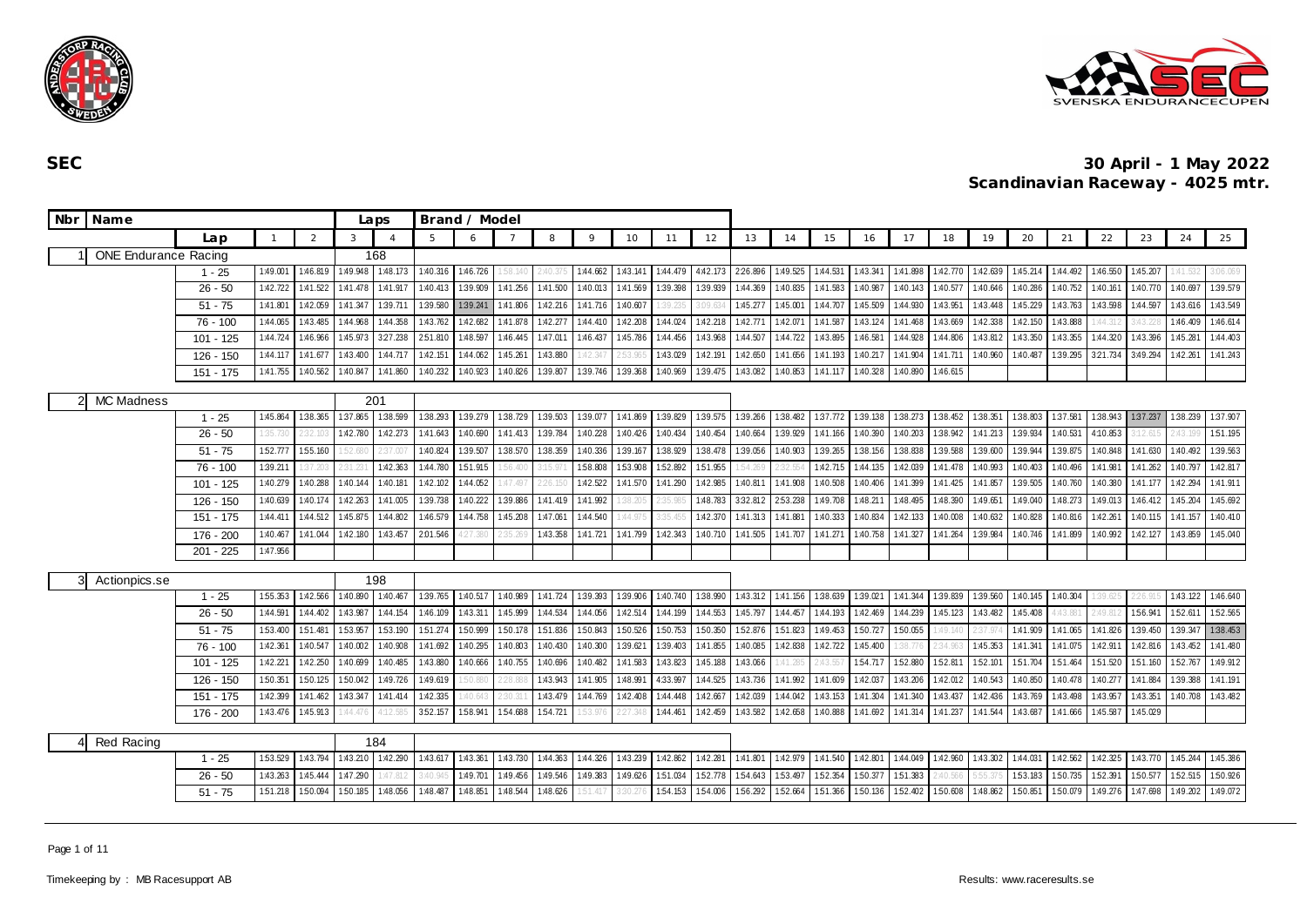



| Nbr Name         |                                               |          |          |          | Laps           |          | Brand / Model |          |          |             |          |          |          |          |          |          |          |          |          |                   |          |          |          |          |          |          |
|------------------|-----------------------------------------------|----------|----------|----------|----------------|----------|---------------|----------|----------|-------------|----------|----------|----------|----------|----------|----------|----------|----------|----------|-------------------|----------|----------|----------|----------|----------|----------|
|                  | Lap                                           |          | 2        | 3        | $\overline{4}$ |          | 6             |          | 8        | $\mathsf Q$ | 10       | 11       | 12       | 13       | 14       | 15       | 16       | 17       | 18       | 19                | 20       | 21       | 22       | 23       | 24       | 25       |
|                  | $76 - 100$                                    | 1:48.659 | 1:47.929 | 1:48.071 | 1:48.241       | 1:48.280 | 1:49.826      | 1:49.301 | 1:49.192 | 1:49.010    | 1:48.960 | 1:48.583 | 1:48.187 | 1:48.678 |          |          | 1:45.149 | 1:42.206 | 1:43.039 | 1:41.394          | 1:40.898 | 1:41.889 | 1:41.607 | 1:42.205 | 1:42.953 | 1:43.076 |
|                  | $101 - 125$                                   | 1:44.068 | 1:44.152 | 1:43.885 | 1:43.126       | 1:42.885 | 1:44.762      | 1:43.704 | 4:26.46  | 1:43.271    | 1:43.944 | 1:44.413 | 1:43.713 | 1:43.247 | 1:42.549 | 1:42.548 | 1:43.267 | 1:46.520 | 1:46.665 | :42.67            | 37.597   | 150.447  | 1:49.039 | 1:49.761 | 1:50.238 | 1:49.612 |
|                  | $126 - 150$                                   | 1:49.321 | 1:49.531 | 3:44.589 | 2:58.429       | 1:52.006 | 151.987       | 1:52.075 | 1:50.834 | 1:51.570    | 1:52.162 | 1:49.946 | 1:51.659 | 1:51.969 | 1:50.498 | 1:50.534 | 1:50.946 | 1:48.283 | 1:47.955 | 1:51.154          | 150.638  | 1:51.271 | 1:51.780 | 3:35.31  | 1:53.966 | 1:52.152 |
|                  | 151 - 175                                     | 151.746  | 1:50.878 | 1:50.835 | 1:50.320       | 1:51.283 | 1:50.668      | 1:50.909 | 1:49.936 | 1:49.118    | 1:50.201 | 1:48.618 | 1:48.443 | 1:47.154 | 1:46.797 | 1:48.692 | 1:48.278 | 1:48.101 | 2:39.517 | 25.44             | :33.938  | 1:46.910 | 1:45.705 | 1:45.871 | 1:45.354 | 1:44.635 |
|                  | 176 - 200                                     | 1:48.442 | 1:48.609 | 1:47.287 | 1:47.089       | 1:48.293 | 1:47.346      | 1:46.909 | 1:49.686 | 1:48.826    |          |          |          |          |          |          |          |          |          |                   |          |          |          |          |          |          |
| Nordbecks MC     |                                               |          |          |          | 193            |          |               |          |          |             |          |          |          |          |          |          |          |          |          |                   |          |          |          |          |          |          |
|                  | $1 - 25$                                      | 1:58.006 | 1:43.667 | 1:41.126 | 1:42.531       | 1:42.521 | 1:40.294      | 1:40.723 | 1:39.946 | 1:42.415    | 1:41.548 | 1:40.776 | 1:41.512 | 1:41.454 | 1:40.578 | 1:41.129 | 1:40.822 | 1:40.621 | 1:41.659 | 1:41.780          | 1:41.388 | 1:41.507 | 1:42.158 | :45.626  |          | 1:45.460 |
|                  | 1:44.628<br>$26 - 50$<br>1:45.302             |          |          |          | 1:45.960       | 1:46.244 | 1:46.248      | 1:45.115 | 1:45.881 | 1:46.321    | 1:45.985 | 1:45.832 | 1:45.309 | 1:46.775 | 1:44.726 | 1:45.666 | 1:45.641 | 1:45.970 | 1:41.401 | 2:37.36           | 4:44.166 | 2:26.834 | 150.776  | 1:49.990 | 1:47.984 | 1:49.258 |
|                  | $51 - 75$                                     | 1:47.462 | 1:45.284 | 1:45.673 | 1:47.616       | 1:45.827 | 1:45.006      | 1:44.757 | 1:44.500 | 1:44.928    | 1:44.656 | 1:46.090 | 1:45.900 | 1:45.290 | 1:43.956 | 1:44.019 | 1:44.758 | :43.57   | :34.046  | 1:42.831          | 1:41.598 | 1:41.261 | 1:42.310 | 1:43.920 | 1:42.924 | 1:42.475 |
|                  | 76 - 100                                      | 1:43.128 | 1:42.394 | 1:40.982 | 1:41.966       | 1:41.228 | 1:42.097      | 1:41.944 | 1:43.017 | 1:42.266    | 1:41.830 | 1:41.976 | 1:42.091 | 1:42.447 | 1:43.541 | 1:44.589 | 1:46.743 | 1.44.683 |          | 1:45.023          | 1:44.812 | 1:44.856 | 1:45.271 | 1:45.712 | 1:46.194 | 1:47.049 |
|                  | $101 - 125$                                   | 1:45.565 | 1:45.524 | 1:45.755 | 1:45.145       | 1:45.895 | 1:46.975      | 1:45.112 | 1:45.902 | 1:45.864    | 1:45.995 | 1:46.069 | 1:46.08  | 1:44.705 |          | 2:47.88  | 1:45.234 | 1:47.004 | 1:45.258 | 1:46.055          | 1:45.012 | 1:45.424 | 1:43.960 | 1:42.969 | 1:44.165 | 1:44.300 |
|                  | $126 - 150$                                   | 1:45.746 | 1:45.333 | 1:43.653 | 1:43.149       | 1:44.512 | 1:56.651      | 422.976  | 1:49.070 | 1:46.467    | 1:44.966 | 1:45.012 | 1:45.360 | 1:44.120 | 1:44.565 | 1:45.255 | 1:46.231 | :43.62   | !:33.58' | 1:46.391          | 1:45.118 | 1:44.703 | 1:43.664 | 1:43.708 | 1:44.026 | 1:43.426 |
|                  | $151 - 175$                                   | 1:45.064 | 1:44.110 | 1:44.928 | 1:43.387       | 1:42.532 | 1:43.360      | 1:43.809 | 1:44.425 | 1:43.017    | 1:43.802 | 1:44.183 | 1:44.774 | 1:45.467 | 1:46.733 | 1:45.446 | 2:34.31  | 1:46.860 | 1:47.906 | 1:47.242          | 1:46.174 | 1:46.311 | 1:45.606 | 1:49.166 | 4:31.844 | 2:52.920 |
|                  | 176 - 200                                     | 1:46.278 | 1:47.189 | 1:46.280 | 1:44.454       | 1:45.534 | 1:46.063      | 1:44.467 | 1:45.386 | 1:44.763    | 1:44.193 | 1:44.291 | 1:43.949 | 1:44.901 | 1:44.281 | 1:43.438 | 1:44.372 | 1:45.902 | 1:44.767 |                   |          |          |          |          |          |          |
| Gammel Dansk     |                                               |          |          |          | 144            |          |               |          |          |             |          |          |          |          |          |          |          |          |          |                   |          |          |          |          |          |          |
|                  | $1 - 25$                                      | 2:05.974 | 1:48.060 | 1:47.082 | 1:46.371       | 1:46.413 | 1:47.022      | 1:45.873 | 1:46.540 | 1:47.925    | 1:46.073 | 1:46.388 | 1:46.161 | 1:46.105 | 1:45.281 | 1:46.092 | 1:47.068 | 1:44.853 | 1:45.388 | 1:45.637          | 1:45.114 | 1:45.284 | 1:48.952 | 1:45.997 | 1:46.077 | 1:45.467 |
|                  | $26 - 50$                                     | 1:45.849 | 1:45.994 | 1.44.351 | $-20.24$       | 1:48.764 | 1:46.395      | 1:45.488 | 1:45.551 | 1:46.237    | 1:45.733 | 1:45.801 | 1:46.102 | 1:44.592 | 2:00.964 | 1:45.559 | 1:43.125 | 1:44.043 | 4:28.714 | 2:49.91           | 1:48.878 | 1:45.184 | 1:43.616 | 1:44.023 | 1:43.091 | 1:44.324 |
|                  | $51 - 75$                                     | 1:43.606 | 1:43.219 | 1:43.863 | 1:43.071       | 1:43.340 | :40.520       | 4:08.21  | 1:54.446 | 153.629     | 1:52.995 | 1:52.251 | 153.266  |          | 2.02.26  | 1:49.013 | 1:47.769 | 1:47.356 | 1:47.756 | 1:48.152          | 1:47.712 | 1:47.359 | 1:47.283 | 1:47.338 | 1:47.342 | 1:47.288 |
|                  | $76 - 100$                                    | 1:46.982 | 1:47.236 | 1:47.011 | 1:46.370       | 1:47.341 | 1:47.347      | 1:47.008 | 1:47.416 | 1:48.123    | 1:47.203 | 1:47.299 | 1:47.224 | 1:48.296 | 1:49.462 | 1:48.979 | 52.17    |          | 1:49.379 | 1:47.798          | 1:47.257 | 1:47.25  | 1:46.378 | 152.673  | 4:36.720 | 1:50.775 |
|                  | $101 - 125$                                   | 1:46.338 | 1:45.654 | 1:46.520 | 1:45.332       | 1:45.697 | 1:46.376      | 1:45.239 | 1:44.785 | 1:45.138    | 1:44.364 | 1:44.932 | 1:44.664 | 1:45.503 | :42.82   | 5:03.7   | 1:59.973 | 157.123  | 1:55.412 | 1:55.369          | 1:54.781 | 1:53.884 | 1:57.026 | 56.34    |          | 1:54.729 |
|                  | $126 - 150$                                   | 1:54.318 | 1:56.186 | 1:54.577 | 1:54.542       | 1:54.060 | 1:54.255      | 1:54.755 | 1:56.036 | 1:55.997    | 1:55.539 | 4:37.680 |          | 1:52.568 | 1:48.819 | 1:51.336 | 1:50.798 | 9:47     | 1:58.451 | 1:57.990          |          |          |          |          |          |          |
| Polygon Racing 1 |                                               |          |          |          | 196            |          |               |          |          |             |          |          |          |          |          |          |          |          |          |                   |          |          |          |          |          |          |
|                  | $1 - 25$                                      | 2:01.952 | 1:46.186 | 1:44.744 | 1:43.962       | 1:44.359 | 1:43.067      | 1:43.027 | 1:44.304 | 1:45.432    | 1:44.374 | 1:43.672 | 1:42.081 | 1:41.371 | 1:42.892 | 1:42.459 | 1:42.623 | 1:43.161 | 1:41.738 | 1:44.317 1:46.189 |          | 144.444  | 2:28.321 | 1:42.437 | 1:43.094 | 1:43.203 |
|                  | $26 - 50$                                     | 1:43.07  | 1:42.516 | 1:40.571 | 1:41.695       | 1:41.514 | 1:41.471      | 1:41.288 | 1:42.087 | 1:41.285    | 1:42.081 | 1:42.794 | 1:42.387 | 1:41.517 | 1:40.248 | 1:40.239 | 1:38.701 | 1:40.787 | 1:40.595 | 1:43.129          | 22.990   | 6:11.74  | 2:02.588 | 1:53.190 | 151.475  | 1:52.194 |
|                  | $51 - 75$                                     | 1:50.687 | 151.761  | 1:49.715 | 1:50.199       | 1:49.103 | 1:49.981      | 151.576  | 1:50.503 | 1:49.904    | :56.834  | 2:30.73  | 1:42.140 | 1:43.688 | 1:41.870 | 1:41.811 | 1:40.881 | 1:41.189 | 1:40.454 | 1:41.269          | 1:41.291 | 1:40.005 | 1:40.914 | 1:40.119 | 1:39.380 | 1:41.869 |
|                  | 76 - 100                                      | 1:41.189 | 1:38.451 | 1:41.241 | 1.42.612       | 1:41.058 | 1:39.408      | 2:40.226 | 1:45.730 | 1:42.684    | 1:41.820 | 1:40.734 | 1:43.327 | 1:44.336 | 1:43.350 | 1:44.624 | 1:44.152 | 1:44.820 | 1:42.789 | 1:46.050          | 1:42.279 | 1:43.464 | 1:46.251 | 1:44.772 | :43.768  |          |
|                  | 1:40.089<br>1:41.196<br>101 - 125<br>2:32.011 |          |          |          |                | 1:40.777 | 1:42.108      | 1:41.504 | 1:40.743 | 1:40.128    | 1:41.324 | 1:41.536 | 1:42.960 | 1:42.744 | 1:41.782 | 1:41.274 | 2:46.413 | 1:49.299 | 1:49.130 | 1:50.471          | 1:48.685 | 1:49.039 | 1:48.688 | 1:48.220 | 1:48.574 | 1:48.710 |
|                  | $126 - 150$<br>1:47.556<br>1:49.234           |          |          |          |                | 1:47.962 | 1:48.086      | 1:48.157 | 1:47.991 | 1:48.470    | 2:01.331 | 4:21.365 | 34.024   | 1:45.600 | 1:45.480 | 1:45.032 | 1:44.515 | 1:43.725 | 1:46.572 | 1:44.816          | 1:42.214 | 1:43.473 | 1:42.741 | 1:41.682 | 1:44.136 | 1:42.005 |
|                  | 151 - 175                                     | 1:43.832 | :44.95   |          | 1:42.366       | 1:42.985 | 1:41.939      | 1:41.953 | 1:42.064 | 1:42.342    | 1:42.323 | 1:42.827 | 1:42.095 | 1:41.943 | 1:40.830 | 1:41.837 | 1:41.955 | 1:41.195 | 1:42.630 | 1:40.865          | 1:41.861 | 1:40.502 | 1:41.655 | 1:42.096 | 1:41.835 |          |
|                  | 176 - 200                                     | 28.29    |          | 1:50.174 | 1:47.740       | 1:43.244 | 1:41.607      | 1:42.295 | 1:40.360 | 1:40.056    | 1:43.512 | 1:41.389 | 1:42.255 | 1:40.105 | 1:41.725 | 1:42.207 | 1:41.574 | 1:39.815 | 1:41.231 | 1:49.735          | 1:50.865 |          |          |          |          |          |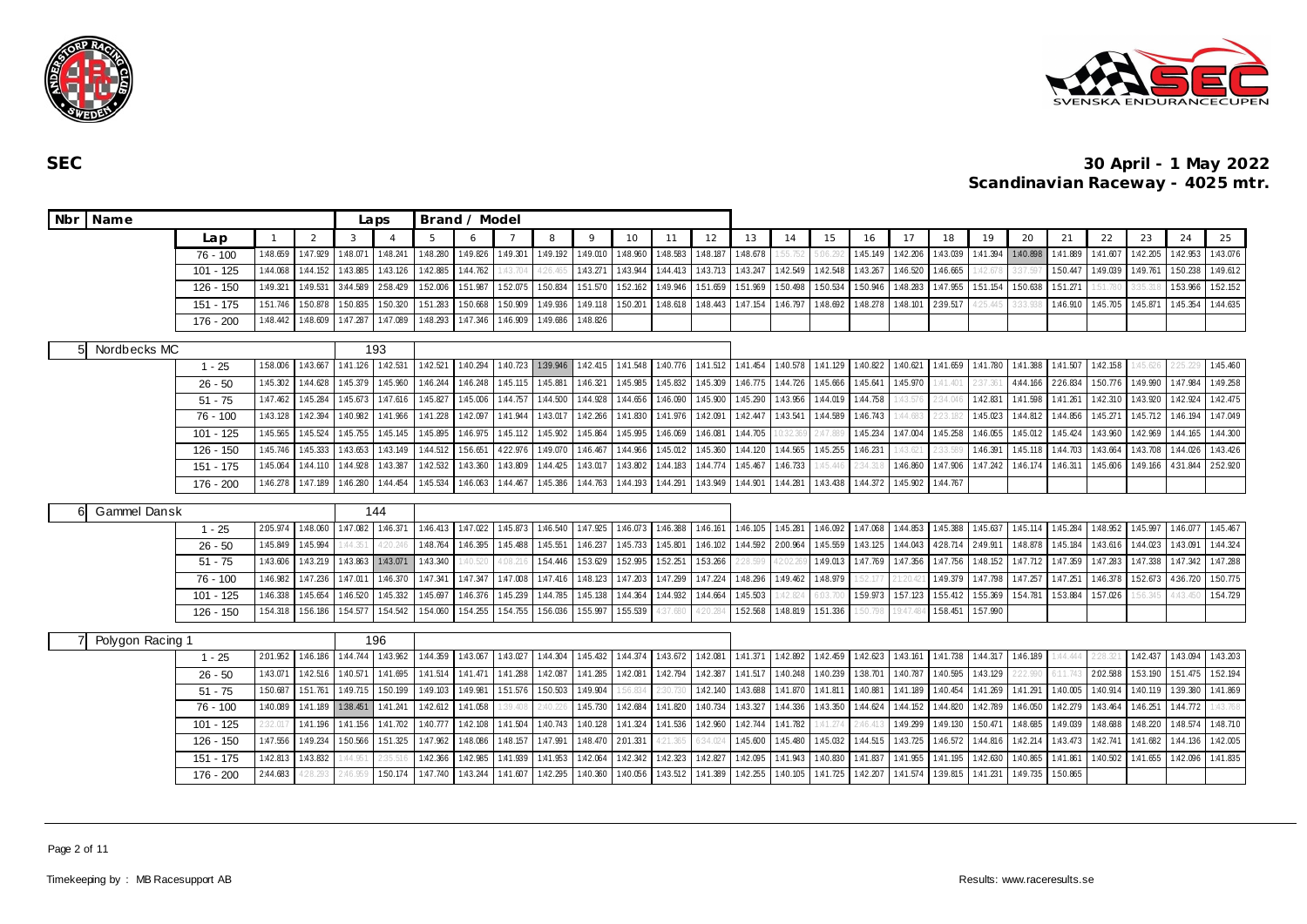



| <b>Nbr</b>      | Name                  |             |          |          |               | Laps           |          | Brand / Model |          |          |          |          |          |          |                   |          |                   |          |          |          |          |          |          |          |          |          |          |
|-----------------|-----------------------|-------------|----------|----------|---------------|----------------|----------|---------------|----------|----------|----------|----------|----------|----------|-------------------|----------|-------------------|----------|----------|----------|----------|----------|----------|----------|----------|----------|----------|
|                 |                       | Lap         |          | 2        | $\mathcal{R}$ | $\overline{A}$ | 5        | 6             |          | 8        | 9        | 10       | 11       | 12       | 13                | 14       | 15                | 16       | 17       | 18       | 19       | 20       | 21       | 22       | 23       | 24       | 25       |
|                 | 8 Miglior Pilotas     |             |          |          |               | 189            |          |               |          |          |          |          |          |          |                   |          |                   |          |          |          |          |          |          |          |          |          |          |
|                 |                       | $1 - 25$    | 2.07.819 | 1:50.475 | 1:48.762      | 150.333        | 1:49.590 | 1:47.751      | 1:47.532 | 1:46.863 | 1:49.535 | 1:47.772 | 1:46.289 | 1:48.995 | 1:47.111          | 1:46.777 | 1:46.627 1:46.124 |          | 1:46.544 | 1:45.820 | 1:45.066 | 1:44.911 | 1:45.189 | 1:44.688 | 1:47.845 | 1:47.916 | 1:46.628 |
|                 |                       | $26 - 50$   | :50.695  | 1:47.600 | 1:44.977      | 1:46.152       | 1:46.716 | 1:46.284      | 1:47.250 | 1:47.514 | 1:48.648 | 1:51.641 | 1:50.460 | 1:49.329 | 1:48.287          | 1:49.745 | 1:49.502          | 1:49.945 | 1:50.667 | 4:08.508 | 3:44.57  | :46.831  | 1:48.002 | 1:49.961 | 1:50.532 | 1:47.313 | 1:45.550 |
|                 |                       | $51 - 75$   | 1:46.335 | 1:46.736 | 1:46.248      | 1:49.873       | 1:47.537 | 1:46.559      | 1:46.556 | 1:47.125 | 1:48.409 | 1:46.908 | 1:48.072 | 1:46.605 | 1:44.74           | :50.04   | 1:47.092          | 1:46.496 | 1:48.422 | 1:45.995 | 1:44.317 | 1:46.417 | 1:46.583 | 1:51.225 | 1:45.739 | 1:46.206 | 1:45.648 |
|                 |                       | $76 - 100$  | 1:48.642 | 1:48.263 | 1:50.444      | 1:50.717       | 152.117  | 50.645        |          | 1:47.662 | 1:48.013 | 1:51.677 | 1:51.657 | 1:48.892 | 1:48.385          | 1:47.395 | 1:48.095          | 1:47.576 | 1:47.986 | 1:47.529 | 1:49.049 | 1:48.411 | 1:47.596 | 1:47.534 | 1:49.764 | 1:49.903 | :47.698  |
|                 |                       | $101 - 125$ | :48.227  | 1:47.218 | 1:47.568      | 1:47.294       | 1:47.326 | 1:46.683      | 1:47.332 | 1:47.234 | 1:46.689 | 1:46.521 | 1:46.363 | 1:48.940 | $1:46.00^{\circ}$ | 1:46.434 | 1:48.052          | 1:49.779 | 1:49.03  | :48.54   | 151.674  | 1:49.336 | 1:51.397 | 1:50.820 | 1:48.941 | 1:48.539 | 1:49.243 |
|                 |                       | 126 - 150   | 1:48.771 | 1:49.171 | 1:49.677      | 1:50.996       | 4:40.942 | 1:50.410      | 1:49.935 | 1:49.376 | 1:48.188 | 1:49.153 | 1:50.572 | 1:50.429 | 1:48.754          | :50.86   | 2:44.8            | 1:45.407 | 1:49.426 | 1:47.453 | 2:03.276 | 1:49.904 | 1:49.983 | 1:47.590 | 1:46.662 | 1:44.999 | 1:49.645 |
|                 |                       | $151 - 175$ | 1:50.175 | 1:49.047 | 1:50.227      | :47.729        | 2:49.92  | 1:50.730      | 1:49.673 | 151.086  | 1:48.519 | 152.426  | 151.796  | 1:50.473 | 1:49.300          | 1:47.970 | 1:47.723          | 1:47.894 | 1:48.405 | 1:48.504 | 1:48.705 | 2:50.591 | 4:25.434 | 151.093  | 1:49.696 | 1:49.365 | 1:48.233 |
|                 |                       | 176 - 200   | 50.212   | 2:39.51  | 1:45.789      | 1:45.598       | 1:44.792 | 1:45.003      | 1:45.509 | 1:45.979 | 1:46.124 | 1:45.633 | 1:47.324 | 1:45.586 | 1:48.737          | 1:48.688 |                   |          |          |          |          |          |          |          |          |          |          |
|                 | 9 YFA Racing          |             |          |          |               | 193            |          |               |          |          |          |          |          |          |                   |          |                   |          |          |          |          |          |          |          |          |          |          |
|                 |                       | $1 - 25$    | 1:56.443 | 1:45.769 | 1:44.484      | 1:44.225       | 1:45.634 | 1:44.120      | 1:44.169 | 1:45.801 | 1:45.566 | 1:47.138 | 1:49.334 | 1:45.740 | 1:45.749          | 1:45.285 | 1:44.749 1:44.795 |          | 1:46.860 | 1:45.825 | 1:45.012 | 1:45.718 | 1:48.570 | 1:46.301 | 1:44.079 | 1:44.085 | 1:46.942 |
|                 |                       | $26 - 50$   | 1:47.610 | :45.529  |               | 1:49.087       | 1:51.206 | 1:49.011      | 1:50.574 | 1:48.470 | 1:49.068 | 1:49.556 | 1:51.176 | 151.181  | 1:52.079          | 1:52.703 | 1:49.861          | 1:49.427 | 1:51.267 | 2:07.737 | 459.779  | 57.772   |          | 1:45.530 | 1:44.804 | 1:44.956 | 1:44.739 |
|                 |                       | $51 - 75$   | 1:42.782 | 1:42.909 | 1:43.789      | 1:43.019       | 1:42.785 | 1:43.708      | 1:44.481 | 1:43.361 | 1:41.985 | 1:44.688 | 1:45.571 | 1:41.670 | 1:44.363          | 1:42.920 | 1:42.91           | 1:43.295 | 1:42.718 | 1:42.187 | 1:42.127 | 1:42.572 | 1:43.938 | 1:42.030 | 1:44.429 | 1:44.083 | 1:43.218 |
|                 |                       | $76 - 100$  | 1:41.394 | :35.94   | 1:45.583      | 1:46.577       | 1:45.827 | 1:44.251      | 1:46.216 | 1:44.877 | 1:45.461 | 1:45.784 | 2:05.40: | .15.50.  | 1:50.984          | 1:48.709 | 1:48.625          | 1:48.117 | 1:48.475 | 1:49.128 | 1:48.294 | 1:49.689 | 1:50.507 | 1:49.115 | 1:50.345 | 1:49.059 | 1:48.949 |
|                 |                       | $101 - 125$ | 1:48.990 | 1:50.068 | 1:49.907      | 1:48.491       | 1:48.262 | 1:49.221      | 1:49.487 | 1:48.401 | 1:48.357 | 1:47.910 | 1:48.944 | 1:51.480 | 1:50.72           | 3:14.601 | 1:45.797          | 1:44.945 | 1:45.183 | 1:44.099 | 1:45.219 | 1:44.208 | 1:46.542 | 1:44.868 | 1:44.614 | 1:47.420 | 1:47.199 |
|                 |                       | 126 - 150   | 1:46.483 | 1:47.376 | 1:46.557      | 1:46.662       | 1:44.503 | 1:45.633      | 1:46.314 | 4:43.107 | 54.012   | 2:35.329 | 1:45.003 | 1:43.694 | 1:43.738          | 1:42.859 | 1:43.048          | 1:46.121 | 1:43.808 | 1:43.522 | 1:44.693 | 1:45.054 | 1:43.924 | 1:43.556 | 1:43.740 | 1:44.207 | 1:43.357 |
|                 |                       | $151 - 175$ | 1:43.299 | 1:44.186 | 1:44.402      | 1:45.264       | 1:43.981 | 1:43.685      | 1:44.151 | 1:45.136 | 1:44.066 | 2:33.64  | 1:48.450 | 1:48.616 | 1:47.933          | 1:47.931 | 1:49.886          | 1:48.180 | 1:47.64  | 1:48.271 | 151.271  | 1:49.091 | 1:47.996 | 1:49.523 | 1:48.939 | 1:50.109 | 4:49.609 |
|                 |                       | 176 - 200   | 2:41.302 | 1:50.477 | 1:50.336      | 1:50.290       | 1:50.371 | 1:49.749      | 1:49.986 | 1:52.559 |          | 2:34.71  | 1:47.550 | 1:46.725 | 1:44.659          | 1:46.391 | 1:46.081          | 1:45.451 | 1:47.431 | 1:47.842 |          |          |          |          |          |          |          |
| 12 <sup>°</sup> | Lingvalls Racing Team |             |          |          |               | 196            |          |               |          |          |          |          |          |          |                   |          |                   |          |          |          |          |          |          |          |          |          |          |
|                 |                       | $1 - 25$    | 1:54.852 | 1:41.592 | 1:40.080      | 1:40.140       | 1:39.958 | 1:40.144      | 1:39.366 | 1:40.039 | 1:39.649 | 1:39.849 | 1:39.661 | 1:39.201 | 1:39.810          | 1:40.285 | 1:40.825          | 1:41.899 | 1:39.266 | 1:38.677 | 1:41.123 | 1:39.045 | 1:39.133 | 1:38.597 | 1:38.616 | 1:40.527 | 1:39.364 |
|                 |                       | $26 - 50$   | 1:40.427 | 1:39.564 | 1:40.454      | 1:38.390       | 1:38.527 | 1:39.554      | 1:40.036 | 1:40.558 | 1:40.614 | 1:41.546 | 2:48.59  | 1:41.716 | 1:41.409          | 1:40.735 | 1:40.430          | 1:41.203 | 1:42.238 | 1:40.452 | 1:40.136 | 1:42.016 | 2:34.105 | 428.057  | 1:49.014 | 1:45.724 | 1:44.015 |
|                 |                       | $51 - 75$   | 1:41.770 | 1:41.674 | 1:42.251      | 1:40.788       | 1:41.523 | 1:41.283      | 1:40.344 | 1:39.963 | 1:40.095 | 1:41.311 | 1:40.338 | 1:40.521 | 1:39.709          | 1:40.835 | 1:42.545 1:39.389 |          | 1:40.214 | 1:41.556 | 38.12    | :46.405  | 1:45.412 | 1:45.435 | 1:44.773 | 1:45.737 | 1:46.064 |
|                 |                       | $76 - 100$  | 1:44.676 | 1:44.893 | 1:45.625      | 1:44.514       | 1:45.431 | 1:45.459      | 1:46.450 | 1:44.676 | 1:43.929 | 1:44.161 | 1:44.593 | 1:44.388 | 1:43.578          | 1:43.949 | 1:47.836          | 1:48.332 | 1:43.130 | 1:43.911 | 1:43.684 | 1:43.874 | 1:44.229 | 1:44.011 | 1:43.658 | 1:43.359 | 1:43.224 |
|                 |                       | 101 - 125   | 1:43.332 | 1:43.634 | 1:43.690      | :42.178        | 2:44.945 | 1:40.153      | 1:40.734 | 1:40.549 | 1:39.679 | 1:40.094 | 1:40.506 | 1:39.702 | 1:39.206          | 1:38.956 | 1:39.717          | 1:41.218 | 1:39.751 | 1:40.017 | 1:40.110 | 1:39.544 | 1:39.430 | 1:40.694 | 1:39.262 | 1:40.836 | 1:39.192 |
|                 |                       | 126 - 150   | 1:40.298 | 1:39.739 | 1:40.442      | 1:39.522       | 1:39.587 | 1:39.410      | 1:39.812 | 1:39.394 | 1:39.348 | 1:42.049 | 1:40.802 |          | 1:42.521          | 1:40.200 | 1:39.308          | 1:40.068 | 1:39.322 | 1:42.117 | 1:41.513 | 1:39.934 | 1:40.115 | 1:40.726 | 1:39.091 | 1:40.964 | 1:40.991 |
|                 |                       | $151 - 175$ | 1:39.292 | 1:40.622 | 1:40.279      | 1:41.752       | 1:40.960 | 1:40.740      | 1:39.444 | 1:39.904 | 1:42.072 | 1:40.255 | 1:40.288 | 1:39.520 | 1:41.427          | 1:40.328 | 1:41.263          | 1:41.965 | 1:39.100 | 1:44.999 | 1:40.86  | 1:39.647 | 1:40.049 | 1:41.188 | 37.437   |          | 1:50.071 |
|                 |                       | $176 - 200$ | 2:04.900 | 4:40.665 | 2:11.318      | 1:48.336       | 1:46.367 | 1:45.940      | 1:46.159 | 1:45.329 | 1:47.141 | 1:46.580 | 1:45.399 | 1:44.644 | 1:45.105          | 1:44.881 | 1:44.737          | 1:45.053 | 1:45.588 | 1:44.140 | 1:45.013 | 1:46.058 | 1:46.726 |          |          |          |          |
| 13              | Ankans Racing         |             |          |          |               | 202            |          |               |          |          |          |          |          |          |                   |          |                   |          |          |          |          |          |          |          |          |          |          |
|                 |                       | $1 - 25$    | 1:46.866 | 1:39.309 | 1:39.434      | 1:40.067       | 1:39.993 | 1:41.126      | 1:40.512 | 1:42.447 | 1:41.217 | 1:41.112 | 1:40.722 | 1:40.713 | 1:40.164          | 1:40.637 | 1:40.880          | 1:42.510 | 1:40.496 | 1:40.097 | 1:40.698 | 1:41.848 | 1:41.192 | 1:39.937 | 2:36.602 | 1:42.417 | 1:43.328 |
|                 |                       | $26 - 50$   | 1:42.787 | 1:43.063 | 1:41.676      | 1:42.814       | 1:42.518 | 1:41.861      | 1:45.705 | 1:41.125 | 1:41.304 | 1:41.162 | 1:42.224 | 1:42.029 | 1:42.299          | 1:41.884 | 1:47.834          | 1:44.429 | 1:41.469 | 1:46.108 | 1:44.132 | 1:41.746 | 4:28.735 | 2:51.140 | 3:05.999 | 1:44.259 | 1:42.578 |
|                 |                       | $51 - 75$   | 1:45.561 | 1:44.139 | 1:41.781      | 1:42.099       | 1:41.336 | 1:41.875      | 1:42.765 | 1:41.312 | 1:41.451 | 1:41.939 | 1:43.384 | 1:44.213 | 1:43.912          | 1:41.686 | 1:42.047          | 1:42.114 | 1:42.271 | 1:43.381 | 1:42.886 | 1:41.884 | 1:42.772 | 1:44.816 | 1:44.494 | 1:42.761 | :44.825  |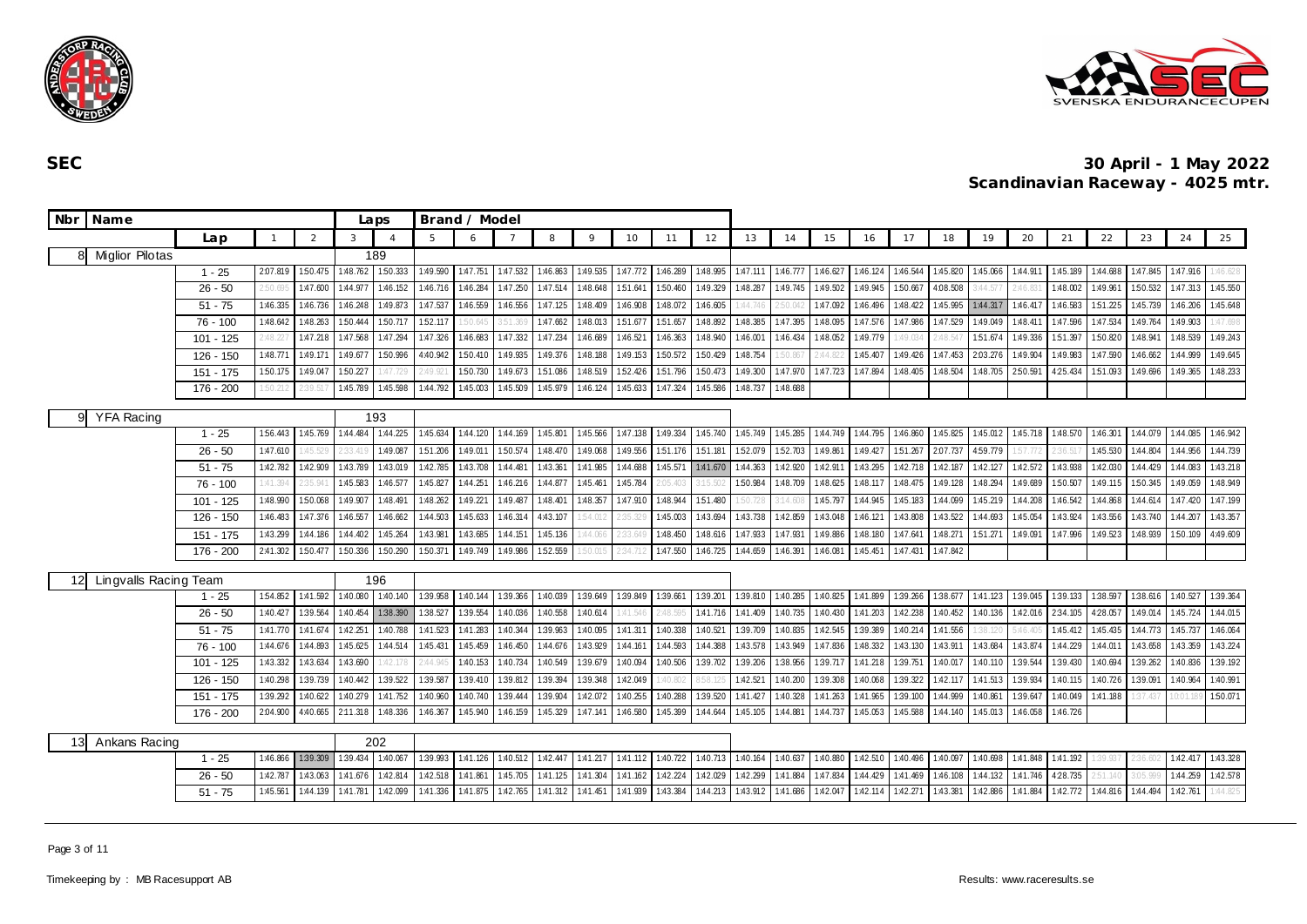



| Nbr Name                  |                       |                      |                      |                      | Laps                 |          | Brand / Model        |          |                      |                      |                      |          |                      |          |          |          |                      |                   |                                        |          |                      |                      |                      |                     |                      |                      |
|---------------------------|-----------------------|----------------------|----------------------|----------------------|----------------------|----------|----------------------|----------|----------------------|----------------------|----------------------|----------|----------------------|----------|----------|----------|----------------------|-------------------|----------------------------------------|----------|----------------------|----------------------|----------------------|---------------------|----------------------|----------------------|
|                           | Lap                   | $\overline{1}$       | 2                    | 3                    | $\overline{4}$       | -5       | 6                    |          | 8                    | $\circ$              | 10                   | 11       | 12                   | 13       | 14       | 15       | 16                   | 17                | 18                                     | 19       | 20                   | 21                   | 22                   | 23                  | 24                   | 25                   |
|                           | $76 - 100$            | 226.302              | 1:42.61              | 1:42.439             | 1:41.247             | 1:42.009 | 1:40.485             | 1:41.286 | 1:40.758             | 1:43.266             | 1:41.859             | 1:41.866 | 1:41.953             | 1:40.777 | 1:39.327 | 1:40.141 | 1:40.922             | 1:41.352          | 1:41.507                               | 1:40.276 | 1:40.073             | 1:40.316             | 1:43.419             |                     |                      | 1:43.014             |
|                           | 101 - 125             | 1:43.278             | 1:40.665             | 1:41.142             | 1:43.456             | 1:42.257 | 1:41.838             | 1:43.790 | 1:41.828             | 1:41.650             | 1:42.387             | 1:42.976 | 1:43.267             | 1:41.146 | 1:41.274 | 1:42.814 | 1:40.535             | 1:43.610          | 1:49.252                               | :42.2    |                      | 1:42.083             | 1:42.920             | 1:43.047            | 1:43.557             | 1:41.930             |
|                           | $126 - 150$           | 1:42.016             | 1:42.998             | 1:42.766             | 1:43.569             | 1:42.818 | 1:43.478             | 1:42.860 | 1:43.074             | 1:43.798             | 1:43.505             | 1:43.254 | 1:43.090             | 1:43.526 | 4:42.613 | 1:48.759 | 1:43.688             | 1:43.803          | 1:42.857                               | 1:42.820 | 1:44.363             | :44.11               | 23.079               | 1:43.990            | 1:41.593             | 1:41.736             |
|                           | 151 - 175             | 1:41.397             | 1:39.838             | 1:40.80              | 1:42.349             | 1:40.634 | 1:41.366             | 1:41.134 | 1:40.965             | 1:41.067             | 1:41.159             | 1:43.584 | 1:40.063             | 1:41.230 | 1:42.363 | 1:40.788 | 1:42.972             | 1:43.8            |                                        | 1:45.71  | 1:45.596             | 1:43.975             | 1:45.071             | 1:43.186            | 1:43.653             | 1:43.073             |
|                           | 176 - 200             | 1:43.745             | 1:43.732             | 1:43.294             | 1:42.532             | 1:44.424 | 1:42.430             | 323.442  | :43.31               |                      | 1:42.673             | 1:44.586 | 1:43.67              | 1:44.414 | 1:42.052 | 1:42.70  | 1:43.313             | 1:42.600          | 1:43.491                               | 1:44.370 | 1:42.391             | 1:43.04              | 1:43.759             | 1:42.436            | 1:42.960             | 1:42.981             |
|                           | $201 - 225$           | 1:43.598             | 1:43.919             |                      |                      |          |                      |          |                      |                      |                      |          |                      |          |          |          |                      |                   |                                        |          |                      |                      |                      |                     |                      |                      |
| <b>SSR</b><br>14          |                       |                      |                      |                      | 58                   |          |                      |          |                      |                      |                      |          |                      |          |          |          |                      |                   |                                        |          |                      |                      |                      |                     |                      |                      |
|                           | $1 - 25$              | 151.501              | 1:40.054             | 1:38.910             | 1:40.384             | 1:38.672 | 1:40.228             | 1:39.726 | 1:40.277             | 1:39.255             | 1:39.157             | 1:41.212 | 1:38.960             | 1:37.820 | 1:39.472 | 1:38.980 | 1:38.717             | 1:40.172 1:42.137 |                                        | 1:38.832 | 1:38.219             | 1:37.477             | 1:38.345             | 1:38.622            | 1:40.385             | 39.162               |
|                           | $26 - 50$             | 228.27               | 1:39.478             | 1:39.329             | 1:39.490             | 1:39.161 | 1:38.441             | 1:38.591 | 1:39.519             | 1:37.520             | 1:39.558             | 1:38.565 | 1:38.979             | 1:39.901 |          | 1:44.251 | :45.42               |                   | 1:42.548                               | 1:40.318 | 1:41.766             | 1:40.409             | 1:41.930             | 1:39.760            | 1:40.211             | :43.577              |
|                           | $51 - 75$             | 2:44.93              | 1:43.713             | 1:43.500             | 1:45.997             | 1:43.232 | 1:42.573             | :44.17   |                      |                      |                      |          |                      |          |          |          |                      |                   |                                        |          |                      |                      |                      |                     |                      |                      |
| <b>Blixt Racing</b><br>15 |                       |                      |                      |                      | 196                  |          |                      |          |                      |                      |                      |          |                      |          |          |          |                      |                   |                                        |          |                      |                      |                      |                     |                      |                      |
|                           | $1 - 25$              | 1:57.698             | 1:43.449             | 1:41.007             | 1:41.108             | 1:41.131 | 1:40.808             | 1:41.184 | 1:40.394             | 1:41.000             | 1:40.581             | 1:40.022 | 1:40.696             | 1:39.973 | 1:42.492 | 1:41.571 | 1:41.261             |                   | 1:39.879 1:41.312                      | 1:40.817 | 1:39.629             | 1:41.688             | :42.651              | 2:41.35             | 1:46.393             | 1:47.112             |
|                           | $26 - 50$             | 1:46.555             | 1:48.500             | 1:48.027             | 1:46.265             | 1:46.310 | 1:47.560             | 1:47.128 | 1:47.467             | 1:47.108             | 1:48.402             | 1:46.865 | 1:47.890             | 1:47.889 | 1:55.054 | 1:49.388 | 1:47.605             | 1:46.299          | 1:46.110                               | 2:02.679 | 1:46.477             | 2:43.22              | 1:50.150             | 1:50.896            | 1:47.475             | 1:47.474             |
|                           | $51 - 75$             | 1:45.649             | 1:46.734             | 1:44.928             | 1:44.982             | 1:45.195 | 1:46.566             | 1:46.438 | 1:44.249             | 1:44.026             | 1:44.684             | 1:46.898 | 1:46.218             | 1:44.686 | 1:45.511 | 1:44.773 | 1:46.021             | 1:45.864          | 1:46.976                               | :46.28   | 2:51.867             | 1:43.001             | 1:42.103             | 1:42.590            | 1:42.302             | 1:42.486             |
|                           | 76 - 100              | 1:41.252             | 1:43.448             | 1:42.864             | 1:44.638             | 1:42.719 | 1:42.669             | 1:42.037 | 1:42.301             | 1:42.879             | 1:42.470             | 1:44.457 | 1:42.844             | 1:42.382 | 1:42.994 | 1:45.147 | 1:43.016             | 1:44.74           | 2:59.700                               | 1:46.365 | 1:46.297             | 1:47.463             | 1:45.396             | 1:49.748            | 1:46.668             | 1:45.569             |
|                           | $101 - 125$           | 1:45.730             | 1:49.85              | 1:49.086             | 1:45.463             | 1:45.619 | 1:45.734             | 1:47.359 | 1:44.732             | 1:44.942             | 1:44.798             | 1:45.201 | 1:46.688             | 1:44.718 | 1:46.978 | 1:46.291 | :47.21               | 2:42.             | 1:48.157                               | 1:48.280 | 1:46.942             | 1:46.867             | 1:46.483             | 1:46.423            | 1:46.326             | 1:45.640             |
|                           | 126 - 150             | 1:46.893             | 1:47.515             | 1:45.797             | 1:45.932             | 1:47.027 | 1:45.860             | 1:48.116 | 1:46.045             | 1:47.255             | 3:38.236             | 2:54.482 | 1:50.651             | 1:51.767 | 1:49.221 | 1:46.042 | 1:46.960             | 1:49.836          | :46.521                                | 33.02    | 1:45.078             | 1:42.315             | 1:43.191             | 1:43.677            | 1:42.775             | 1:41.803             |
|                           | 151 - 175             | 1:43.921             | 1:43.394             | 1:42.465             | 1:43.032             | 1:42.855 | 1:43.657             | 1:42.585 | 1:42.996             | 1:42.470             | 1:42.805             | 1:43.281 | 1:42.835             | 1:44.559 | 1:42.910 | 1:44.360 | 1:43.368             | 1:42.62           | 1:39.297                               | 1:46.348 | 1:47.343             | 1:46.102             | 1:45.134             | 1:44.938            | 1:45.604             | 1:45.412             |
|                           | 176 - 200             | 1:47.800             | 2:42.996             | 4:30.011             | 1:48.672             | 1:45.940 | 1:46.695             | 1:45.864 | 1:46.912             | 1:46.524             | 1:48.775             | 1:46.418 | 1:47.151             | 1:48.537 | 1:46.312 | 1:47.067 | :46.90               | 2:37.             | 1:48.160                               | 1:46.47  | 1:49.081             | 1:48.031             |                      |                     |                      |                      |
|                           |                       |                      |                      |                      |                      |          |                      |          |                      |                      |                      |          |                      |          |          |          |                      |                   |                                        |          |                      |                      |                      |                     |                      |                      |
| The Wolves<br>16          |                       |                      |                      |                      | 167                  | 2:12.165 |                      | 2:11.966 |                      |                      |                      | 2.09.575 |                      | 2:09.820 | 2.08.801 | 2:09.799 |                      |                   |                                        |          |                      |                      |                      |                     |                      |                      |
|                           | $1 - 25$<br>$26 - 50$ | 2:31.448<br>1:48.171 | 2:15.087<br>1:49.653 | 2:10.912<br>1:48.280 | 2:13.208<br>1:47.089 | 1:47.880 | 2:11.134<br>1:48.645 | 1:47.334 | 2:12.357<br>1:47.840 | 2:09.894<br>1:48.458 | 2:09.560<br>1:45.945 | 1:47.125 | 2:09.908<br>2:53.626 | 7:36.15  | 221.733  | 2:16.566 | 2:11.119<br>2:16.448 | 2:17.253          | 2.09.354 2.07.270 2.09.731<br>2:14.543 | 2:13.177 | 2:09.114<br>2:14.569 | 2.05.937<br>2:13.587 | 2:05.910<br>2:12.996 | :12.68!<br>2:11.197 | 2:45.089<br>2:11.432 | 1:48.864<br>2:12.080 |
|                           | $51 - 75$             | 2:09.469             | 2:08.341             | 2.08.270             | 2:08.189             | 2:11.878 | 2:10.284             | 2:09.475 | :12.109              | 3:10.918             | 2:11.174             | 2:10.394 | 2:10.740             | 2:09.857 | 2:12.417 | 2:10.692 | 2:08.047             | 2:12.108          | 2:13.409                               | 2:11.218 | 2:16.480             | 154.92               | 1:54.772             | 154.853             | 150.881              | 151.214              |
|                           | $76 - 100$            | 1:52.335             | 1:52.202             | 1:50.262             | 1:52.624             | 1:53.758 | 1:54.615             | 1:54.802 | 152.296              | 1:50.640             | 151.574              | 151.339  | 1:49.439             | 1:48.938 | 1:53.206 | 1:54.272 | 1:52.407             | 1:49.942          | 1:51.880                               | 1:49.123 | 1:49.429             | 1:51.839             | 51.985               |                     | 2:16.148             | 2:13.359             |
|                           | 101 - 125             | 2:14.038             | 2:15.289             | 2:12.654             | 2:12.784             | 2:13.252 | 2:12.592             | 2:12.600 | 2:11.067             | 2:10.185             | 2:10.218             | 2:10.165 | 2:10.417             | 2:19.982 | 4:33.264 | 2:12.081 | 2:12.944             | 2:14.49           | 19.07                                  | 2:18.976 | 2:18.934             | 2:23.572             | 2:18.503             | 2:17.919            | 2:16.977             | 2:18.434             |
|                           | 126 - 150             | 2:21.321             | 2:18.041             | :19.479              | :47.0                | 1:50.525 | 1:49.729             | 1:47.270 | 1:48.385             | 1:48.523             | 1:49.821             | 1:48.505 | 1:49.187             | 1:49.766 | 1:48.394 | 1:47.185 | 1:47.969             | 1:48.902          | 1:47.147                               | 1:47.961 | 1:47.233             | 1:48.612             | 1:48.718             | 1:49.027            | 1:53.951             | 2:06.819             |
|                           | $151 - 175$           | 2.03.473             | 1:50.220             | 1:49.969             | 1:52.389             | 54.25    |                      | 2:15.050 | 2:15.183             | 2:13.167             | 2:12.053             | 2:14.920 | 2:12.630             | 2:13.097 | 2:12.527 | 2:12.039 | 2:11.205             |                   |                                        |          |                      |                      |                      |                     |                      |                      |
|                           | 4:53.807              |                      |                      |                      |                      |          |                      |          |                      |                      |                      |          |                      |          |          |          |                      |                   |                                        |          |                      |                      |                      |                     |                      |                      |
| Östmarks Racing<br>17     |                       |                      |                      |                      | 203                  |          |                      |          |                      |                      |                      |          |                      |          |          |          |                      |                   |                                        |          |                      |                      |                      |                     |                      |                      |
|                           | $1 - 25$              | 1:46.288             | 1:38.683             | 1:38.469             | 1:39.159             | 1:39.154 | 1:39.189             | 1:39.037 | 1:39.158             | 1:38.630             | 1:39.898             | 1:39.706 | 1:39.589             | 1:39.281 | 1:38.511 | 1:37.842 | 1:39.059             |                   | 1:38.398 1:38.292                      | 1:38.422 | 1:38.821             | 1:37.622             | 1:38.975             | 1:38.189            | 1:40.037             | 1:39.283             |
|                           | $26 - 50$             | 2:34.228             | 1:46.727             | 1:45.644             | 1:45.355             | 1:46.691 | 1:45.413             | 1:45.561 | 1:45.928             | 1:46.185             | 1:45.459             | 1:45.742 | 1:46.638             | 1:45.948 | 1:46.254 | 1:52.918 | 1:49.097             | 1:47.845          | 1:46.598                               | 1:46.65  | 1:21.029             | 3:42.923             | 1:46.390             | 1:45.237            | 1:45.380             | 1:45.176             |
|                           | $51 - 75$             | 1:43.637             | 1:42.676             | 1:42.995             | 1:42.338             | 1:44.025 | 1:43.500             | 1:43.502 | 1:42.034             | 1:41.615             | 1:43.052             | 1:42.087 | 1:44.044             | 1:45.028 | 1:44.101 | 1:42.187 | 1:40.201             | 2:31.55           | 1:41.155                               | 1:39.741 | 1:39.245             | 1:39.783             | 1:39.956             | 1:40.284            | 1:40.304             | 1:41.014             |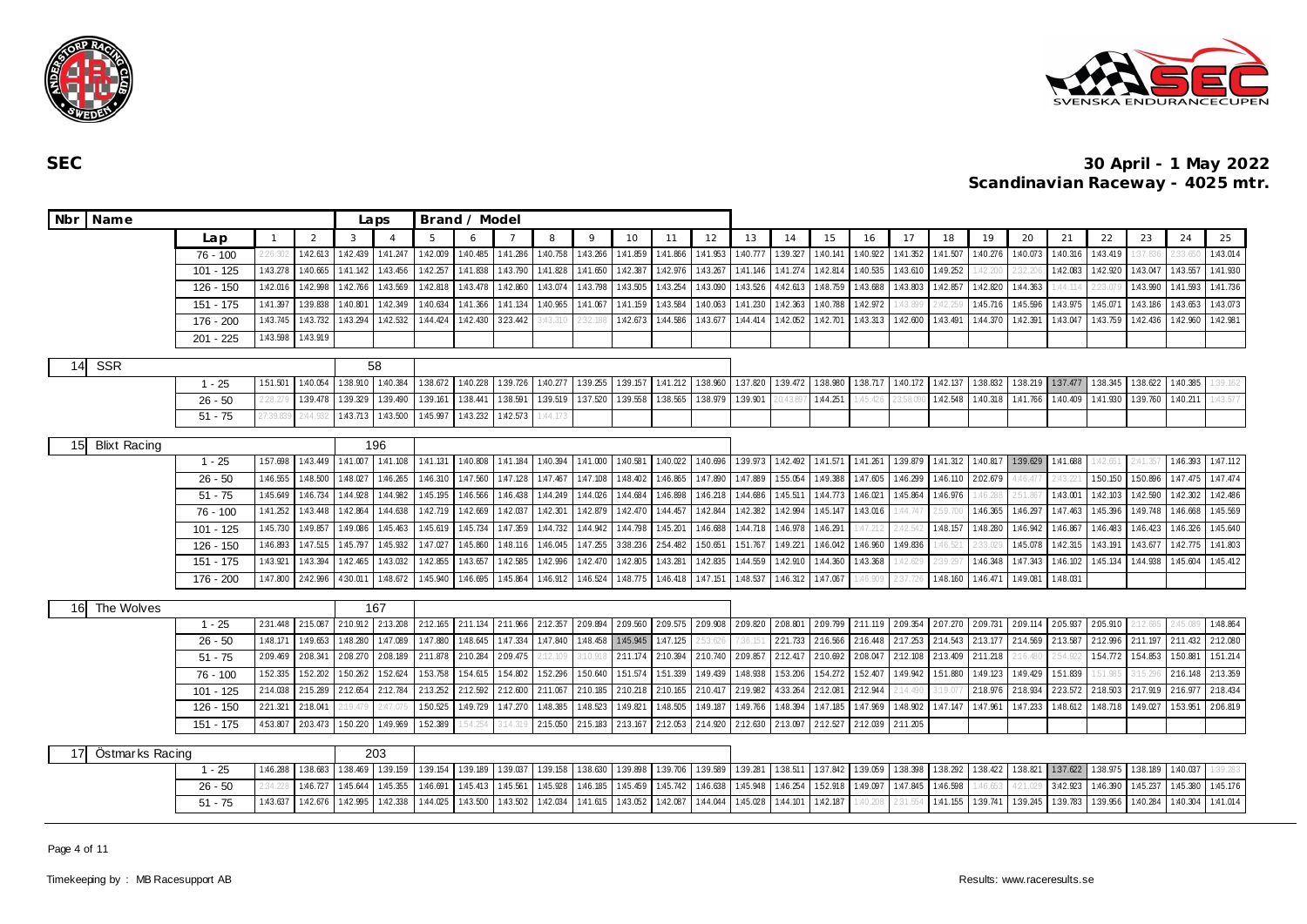



| Nbr Name                 |             |          |          |          | Laps            | Brand / Model |          |          |          |          |          |          |          |          |          |          |          |          |          |          |          |          |          |          |          |          |
|--------------------------|-------------|----------|----------|----------|-----------------|---------------|----------|----------|----------|----------|----------|----------|----------|----------|----------|----------|----------|----------|----------|----------|----------|----------|----------|----------|----------|----------|
|                          | Lap         |          | 2        | 3        | $\overline{4}$  | 5             | 6        |          | 8        | $\circ$  | 10       | 11       | 12       | 13       | 14       | 15       | 16       | 17       | 18       | 19       | 20       | 21       | 22       | 23       | 24       | 25       |
|                          | 76 - 100    | 1:39.649 | 1:38.852 | 1:39.114 | 1:40.483        | 1:39.252      | 1:40.101 | 1:39.936 | 1:40.234 | 1:39.610 | 1:39.539 | 1:39.383 | 1:39.836 | 1:40.097 | 1:38.553 | 1:39.518 | 38.902   | :40.59   | 1:42.859 | 1:43.205 | 1:42.943 | 1:41.937 | 1:43.486 | 1:44.888 | 1:42.470 | 1:43.326 |
|                          | $101 - 125$ | 1:41.412 | 1:42.520 | 1:43.622 | 1:42.255        | 1:43.876      | 1:46.564 | 1:41.851 | 1:42.739 | 1:42.415 | 1:41.467 | 1:41.177 | 1:41.119 | 1:41.695 | 1:45.082 | :40.79   | :36.599  | 1:40.770 | 1:40.607 | 1:40.841 | 1:39.914 | 1:39.564 | 1:40.611 | 1:41.173 | 1:41.087 | 1:40.470 |
|                          | 126 - 150   | 1:41.033 | 1:41.088 | 1:40.537 | 1:42.485        | 1:41.591      | 1:41.201 | 1:40.167 | 1:40.310 | 1:40.424 | 1:40.706 | 1:40.89  | 1:40.80  | 1:40.668 | 1:44.082 | 30.43    |          | 1:43.073 | 1:42.647 | 1:43.416 | 1:43.346 | 1:43.032 | 1:42.083 | 1:43.851 | 1:41.761 | 1:42.863 |
|                          | 151 - 175   | 1:41.456 | 1:41.640 | 1:41.809 | 1:41.897        | 1:43.211      | 1:41.916 | 1:41.242 | 1:41.074 | 1:42.730 | 1:40.955 | 1:42.358 | 1:42.412 | 1:39.61  | :26.97   | 1:40.598 | 1:41.538 | 1:40.836 | 1:40.203 | 1:40.162 | 1:40.361 | 1:40.567 | 1:40.653 | 1:40.506 | 1:40.512 | 1:40.639 |
|                          | 176 - 200   | 1:42.920 | 1:39.737 | 1:40.832 | 1:39.637        | 1:41.607      | 1:39.498 | 1:40.820 | :50.183  | 5:32.85  | 1:48.228 | 1:44.798 | 1:43.471 | 1:42.696 | 1:42.893 | 1:44.794 | 1:43.236 | 1:42.288 | 1:41.763 | 1:43.669 | 1:42.947 | 1:43.346 | 1:44.797 | 1:42.777 | 1:43.401 | 1:43.948 |
|                          | 201 - 225   | 1:42.976 | 1:46.065 | 1:45.847 |                 |               |          |          |          |          |          |          |          |          |          |          |          |          |          |          |          |          |          |          |          |          |
| A-däck Racing<br>19      |             |          |          |          | 197             |               |          |          |          |          |          |          |          |          |          |          |          |          |          |          |          |          |          |          |          |          |
|                          | $1 - 25$    | 154.256  | 1:44.786 | 1:43.012 | 1:43.591        | 1:43.897      | 1:43.071 | 1:43.658 | 1:43.089 | 1:44.260 | 1:43.150 | 1:42.582 | 1:42.724 | 1:42.017 | 1:43.160 | 1:42.134 | 1:42.294 | 1:43.423 | 1:42.606 | 1:44.641 | 1:43.815 | 1:42.530 | 1:43.767 | 43.63    | 232.     | 1:45.542 |
|                          | $26 - 50$   | 1:43.705 | 1:43.233 | 1:43.286 | 1:44.282        | 1:42.622      | 1:42.839 | 1:43.974 | 1:43.067 | 1:44.424 | 1:43.494 | 1:44.099 | 1:43.853 | 1:43.794 | 1:43.552 | 1:43.492 | 1:42.354 | 1:41.968 | 1:42.609 | 1:43.313 | 3:26.587 | :42.17   | 2:58.6   | 1:48.532 | 1:47.416 | 1:48.150 |
|                          | $51 - 75$   | 1:48.333 | 1:49.096 | 1:46.449 | 1:48.657        | 1:47.202      | 1:48.836 | 1:46.646 | 1:45.814 | 1:45.624 | 1:45.263 | 1:48.503 | 1:46.398 | 1:46.001 | 1:47.612 | 1:46.590 | 1:47.169 | 1:47.020 | 1:46.508 | 1:47.060 | 1:46.477 | 1:46.092 | 1:46.349 | 1:46.521 | 1:47.070 | 1:46.408 |
|                          | 76 - 100    | 2:36.985 | 1:45.945 | 1:45.952 | 1:46.363        | 1:45.708      | 1:46.147 | 1:47.463 | 1:45.058 | 1:45.062 | 1:44.427 | 1:42.781 | 1:43.017 | 1:45.836 | 1:46.556 | 1:46.681 | 1:43.456 | 1:43.151 | 1:43.035 | 1:43.785 | 1:43.904 | 1:44.068 | 1:44.536 | 1:44.656 | 1:44.28  | 2:32.087 |
|                          | 101 - 125   | 1:44.681 | 1:45.630 | 1:45.222 | 1:44.128        | 1:45.594      | 1:44.440 | 1:43.725 | 1:43.149 | 1:43.464 | 1:43.853 | 1:43.380 | 1:43.497 | 1:44.211 | 1:43.758 | 1:43.725 | 1:45.165 | 1:43.280 | 1:43.325 | 1:41.721 | 1:44.375 | 1:42.989 | 1:44.081 | :49.62   | 2:48.19! | 1:48.691 |
|                          | 126 - 150   | 1:47.722 | 1:47.078 | 1:47.895 | 1:49.560        | 1:48.812      | 1:48.285 | 1:46.916 | 1:49.230 | 1:47.756 | 2:56.004 | 3:43.457 | 1:51.034 | 1:49.859 | 1:49.570 | 1:49.671 | 1:53.696 | 1:48.618 | 1:49.213 | 1:48.672 | 1:49.235 | 1:50.067 | 1:48.665 | 1:49.766 | 1:49.341 | 1:48.225 |
|                          | 151 - 175   | 1:50.023 | 1:50.373 | :49.954  | 2:42.640        | 1:45.952      | 1:43.419 | 1:46.008 | 1:44.227 | 1:45.148 | 1:44.495 | 1:44.596 | 1:44.375 | 1:42.620 | 1:41.956 | 1:43.244 | 1:45.150 | 1:44.871 | 1:44.409 | 1:44.783 | 1:42.949 | 1:44.055 | 1:42.476 | 1:42.213 | 1:43.380 | 1:44.267 |
|                          | 176 - 200   | 1:45.160 | 33.527   | 4:54.470 | 1:45.401        | 1:45.339      | 1:44.494 | 1:43.923 | 1:45.507 | 1:43.671 | 1:44.487 | 1:43.083 | 1:42.764 | 1:44.639 | 1:42.254 | 1:43.412 | 1:42.778 | 1:43.686 | 1:43.064 | 1:42.872 | 1:45.657 | 1:44.277 | 1:44.809 |          |          |          |
|                          |             |          |          |          |                 |               |          |          |          |          |          |          |          |          |          |          |          |          |          |          |          |          |          |          |          |          |
| <b>TEAM RACE 1</b><br>21 | $1 - 25$    | 1:55.015 | 1:42.201 | 1:40.836 | 203<br>1:40.357 | 1:39.796      | 1:40.442 | 1:41.680 | 1:40.155 | 1:40.648 | 1:40.869 | 1:41.242 | 1:40.360 | 1:40.681 | 1:41.533 | 1:40.902 | 1:41.656 | 1:42.996 | 1:40.997 | 1:41.521 | 1:41.368 | 1:42.032 | :39.206  | :31.06   | 1:42.603 | 1:44.024 |
|                          | $26 - 50$   | 1:42.894 | 1:42.512 | 1:42.672 | 1:44.898        | 1:42.451      | 1:42.180 | 1:42.806 | 1:44.689 | 1:43.247 | 1:42.537 | 1:42.247 | 1:41.178 | 1:41.114 | 1:44.187 | 1:41.895 | 1:42.201 | 1:45.667 | 1:42.980 | 1:40.036 | 1:41.353 | 1:14.689 | 3:09.643 | 1:46.883 | 1:43.984 | 1:42.517 |
|                          | $51 - 75$   | 1:42.023 | 1:40.192 | 1:41.451 | 1:42.658        | 1:42.189      | 1:41.340 | 1:40.237 | 1:41.321 | 1:39.900 | 1:40.606 | 1:41.781 | 1:40.439 | 1:41.510 | 1:42.599 | 1:40.796 | 1:43.354 | 1:41.564 | 38.892   | 2:28.804 | 1:43.251 | 1:42.226 | 1:41.023 | 1:41.304 | 1:41.913 | 1:42.060 |
|                          | 76 - 100    | 1:41.108 | 1:41.298 | 1:42.139 | 1:41.165        | 1:40.439      | 1:40.706 | 1:40.038 | 1:42.518 | 1:40.667 | 1:41.030 | 1:41.381 | 1:42.063 | 1:41.181 | 1:40.905 | 1:41.374 | 39.723   | 25.44    | 1:42.876 | 1:41.192 | 1:41.501 | 1:40.98  | 1:40.638 | 1:40.317 | 1:40.829 | 1:40.792 |
|                          | 101 - 125   | 1:41.852 | 1:41.560 | 1:41.887 | 1:41.109        | 1:40.351      | 1:39.787 | 1:41.806 | 1:43.016 | 1:40.979 | 1:41.874 | 1:41.399 | 1:40.388 | 1:41.261 | 1:43.044 | :40.946  | 29.557   | 1:43.429 | 1:41.366 | 1:41.809 | 1:42.179 | 1:42.103 | 1:40.414 | 1:41.221 | 1:40.104 | 1:41.666 |
|                          | 126 - 150   | 1:42.877 | 1:41.782 | 1:40.759 | 1:41.538        | 1:40.348      | 1:42.411 | 1:42.937 | 1:42.286 | 1:41.764 | 2:18.457 | :45.22   | 227.17   | 1:43.912 | 1:56.651 | 425.076  | 1:42.845 | 1:42.947 | 1:42.784 | 1:43.419 | 1:41.943 | 1:43.742 | 1:42.614 | 1:44.724 | 1:41.711 | 1:41.525 |
|                          | 151 - 175   | 1:41.444 | 1:41.750 | 1:42.216 | 1:43.561        | 1:42.161      | 1:42.31  | 1:42.440 | 1:43.232 | :40.43   | 25.24    | 1:41.81  | 1:42.734 | 1:43.089 | 1:42.333 | 1:41.509 | 1:42.878 | 1:41.882 | 1:41.643 | 1:43.303 | 1:43.602 | 1:42.030 | 1:41.732 | 1:42.668 | 1:43.067 | 1:42.619 |
|                          | 176 - 200   | 1:41.961 | 1:41.245 | 1:40.696 | 1:42.611        | 1:41.475      | 1:42.840 | 1:44.473 |          |          | 1:48.983 | 1:44.529 | 1:43.652 | 1:41.599 | 1:41.040 | 1:41.419 | 1:41.165 | 1:41.392 | 1:41.657 | 1:40.772 | 1:41.820 | 1:42.517 | 1:42.200 | 1:43.311 | 1:42.595 | 1:43.388 |
|                          | $201 - 225$ | 1:45.270 | 1:44.994 | 1:43.980 |                 |               |          |          |          |          |          |          |          |          |          |          |          |          |          |          |          |          |          |          |          |          |
|                          |             |          |          |          |                 |               |          |          |          |          |          |          |          |          |          |          |          |          |          |          |          |          |          |          |          |          |
| 22<br>Kraftw erket       |             |          |          |          | 173             |               |          |          |          |          |          |          |          |          |          |          |          |          |          |          |          |          |          |          |          |          |
|                          | $1 - 25$    | 2:14.932 | 1:59.079 | 1:58.487 | 1:56.968        | 1:57.398      | 1:58.899 | 1:59.212 | 1:57.942 | 1:56.788 | 1:56.491 | 1:57.121 | 158.049  | 1:57.182 | 1:56.205 | 156.779  | 155.718  | 1:55.869 | 1:55.438 | 157.682  | 156.564  | 1:55.628 | 155.605  | 157.933  | 1:53.606 | 156.053  |
|                          | $26 - 50$   | 1:56.572 | 3:06.39  | 2:04.166 | 2:01.714        | 1:59.241      | 1:58.815 | 1:57.945 | 1:56.928 | 1:57.242 | 1:56.681 | 1:56.072 | 1:55.328 | 154.197  | 1:57.134 | 4:41.117 | 2:34.012 | 2:03.212 | 1:58.013 | 155.668  | 1:56.132 | 1:59.026 | 1:56.339 | 1:56.285 | 1:54.195 | 1:55.146 |
|                          | $51 - 75$   | 1:53.802 | 1:53.567 | 1:54.930 | 1:52.827        | 1:56.024      | 1:54.672 | 1:55.226 |          | 5:22     | 1:58.112 | 1:59.960 | 2:00.000 | 1:58.156 | 2.06.83  | 1:59.603 | 157.725  | 1:57.231 | 158.608  | 1:56.261 | 1:56.982 | 1:56.904 | 1:55.017 | 1:55.544 | 1:54.242 | 1:54.985 |
|                          | $76 - 100$  | 1:58.286 | 1:55.429 | 1:56.804 | 1:59.303        | 1:58.261      | 157.972  | 156.235  | 1:56.655 | 1:57.180 | 1:56.439 | 1:56.02  | 1:56.896 | 1:58.482 | 1:57.402 | 1:57.21  | 1:58.418 |          |          | 1:58.31  | 1:58.690 | 1:59.948 | 1:58.994 | 1:59.530 | 2:00.50  | 2:00.538 |
|                          | $101 - 125$ | 2:02.185 | 2:02.519 | 2.03.215 | 2:02.926        | 2:01.235      | 2:01.741 | 2:02.198 | 2:02.439 | 2:01.563 | 2:01.645 | 2:02.639 | 2:02.884 | 2:02.599 | 2:00.573 | 2:00.510 | 2:01.162 | 2:02.152 | :01.589  | 54.351   | 4:36.216 | 2:03.254 | 2:02.436 | 2:00.934 | 2:00.321 | 2:01.125 |

Page 5 of 11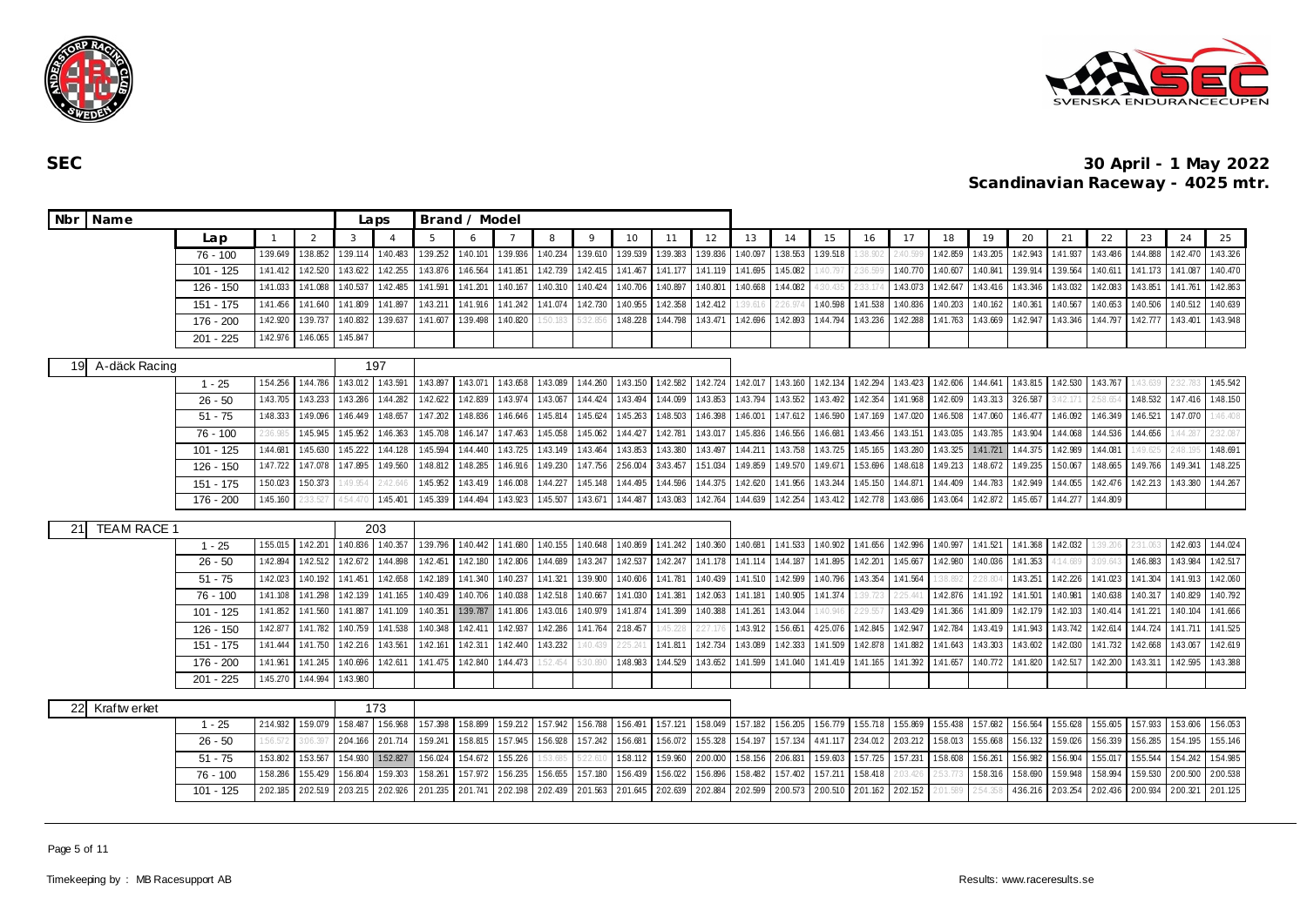



| Nbr Name             |             |                   |                 |                            | Laps           |          | Brand / Model |          |          |          |                   |                   |          |          |                   |          |                   |                   |                            |          |          |          |          |          |                   |          |
|----------------------|-------------|-------------------|-----------------|----------------------------|----------------|----------|---------------|----------|----------|----------|-------------------|-------------------|----------|----------|-------------------|----------|-------------------|-------------------|----------------------------|----------|----------|----------|----------|----------|-------------------|----------|
|                      | Lap         |                   | 2               | 3                          | $\overline{A}$ | 5        | 6             |          | 8        | $\circ$  | 10                | 11                | 12       | 13       | 14                | 15       | 16                | 17                | 18                         | 19       | 20       | 21       | 22       | 23       | 24                | 25       |
|                      | 126 - 150   | 1:59.449          | 1:58.964        | 1:56.632                   | 1:58.233       | 1:58.536 | :55.71        |          | 2:01.951 | 2:01.938 | 2:02.399          | 2.01.430          | 2:02.929 | 2:01.534 | 2:04.038          | 2:02.093 | 2:01.965          | 2:02.524          | 2.02.294                   | 2:02.612 | 2.01.649 | 2:02.913 | 2:02.840 | 2:03.935 | 2:03.460          | :04.942  |
|                      | 151 - 175   | $3.01.98^{\circ}$ | 2:02.027        | 2:00.364                   | 2.02.752       | 2:02.099 | 3.03.926      | 4:25.569 | 2.03.360 | 2:04.359 | 2.07.281          | 2.04.370          | 2:02.074 | 2.01.068 | 2:00.701          | 2:01.03  | 2:57.521          | 2.02.733 2.01.847 |                            | 2:02.464 | 2.02.484 | 2:02.712 | 2:00.694 | 2:01.229 |                   |          |
|                      |             |                   |                 |                            |                |          |               |          |          |          |                   |                   |          |          |                   |          |                   |                   |                            |          |          |          |          |          |                   |          |
| Wackorillaz<br>23    |             |                   |                 |                            | 192            |          |               |          |          |          |                   |                   |          |          |                   |          |                   |                   |                            |          |          |          |          |          |                   |          |
|                      | $1 - 25$    | 1:51.899          |                 | 1:41.126 1:40.112 1:40.689 |                | 1:40.495 | 1:40.738      | 1:40.303 | 1:40.564 | 1:40.882 |                   | 1:39.721 1:39.674 | 1:41.873 |          | 1:40.181 1:40.025 | 1:39.328 | 1:40.465          |                   | 1:40.947 1:39.949          | 1:40.280 | 1:41.416 | 1:40.876 | 1:41.361 | 1:40.778 | :44.724           | 2:31.180 |
|                      | $26 - 50$   | 1:47.801          | 1:46.460        | 1:46.146                   | 1:46.546       | 1:46.062 | 1:45.758      | 1:45.337 | 1:45.127 | 1:44.966 | 1:43.698          | 1:45.135          | 1:44.214 | 1:45.127 | 1:44.953          | 1:45.989 | 1:45.082          | 1:44.766          | 1:44.420                   | 1:44.531 | 2:38.949 | 4:29.776 | 1:47.841 | 2:29.560 | 1:43.686          | 1:40.891 |
|                      | $51 - 75$   | 1:44.585          | 1:43.041        | 1:39.635                   | 1:40.956       | 1:40.162 | 1:41.439      | 1:41.494 | 1:40.067 | 1:38.578 | 1:40.375          | 1:40.533          | 1:40.661 | 1:41.220 | 1:39.007          | 1:37.898 | 1:38.962          | 1:41.101          | 1:39.831                   | 1:40.759 | 1:40.177 | 38.104   |          | 1:42.900 | 1:42.316          | 1:43.517 |
|                      | $76 - 100$  | 1:41.802          | 1:44.592        | 152.297                    | 1:52.223       |          | 3:27.64       | 1:46.455 | 1:45.925 | 1:45.070 | 1:44.969          | 1:45.061          | 1:43.346 | 1:45.095 | 1:49.63           | 3:51.88  | 2:03.69.          | 1:45.2            | 1:48.755                   | 1:50.690 |          | .58.19.  | 1:41.433 | 1:42.127 | 1:41.958          | 1:41.018 |
|                      | $101 - 125$ | 1:39.990          | 1:40.112        | 1:41.240                   | 1:40.394       | 1:41.592 | 1:42.514      | 1:41.640 | 1:43.337 | 1:41.859 | 1:41.779          | 1:42.499          | 1:42.168 | 1:42.228 | 1:41.226          | 1:40.871 | 1:42.339          | 1:41.017          | 1:41.185                   | 1:42.301 | 1:42.870 | 39.67    | 235.     | 1:43.483 | 1:42.371          | 1:44.338 |
|                      | 126 - 150   | 1:41.352          | 1:41.775        | 252.726                    | 3:33.617       | 1:43.734 | 1:41.614      | 1:41.386 | 1:41.595 | 1:41.470 | 1:42.333          | 1:40.437          | 1:41.502 | 1:42.907 | 1:41.511          | 1:40.627 | 1:40.570          | 1:40.970          | 1:41.215                   | 1:43.666 | :41.114  | 26.11    | 1:42.200 | 1:42.038 | 1:40.555          | 1:41.620 |
|                      | 151 - 175   | 1:41.011          | 1:40.437        | 1:40.557                   | 1:40.762       | 1:41.402 | 1:41.600      | 1:43.661 | 1:40.376 | 1:42.068 | 1:40.318          | 1:40.208          | 1:41.276 | 1:41.305 | 1:40.966          | 1:39.752 | 1:40.332          | 1:40.462          | 1:39.461                   | 1:40.958 | :38.936  | 25.76    | 3:17.287 | 3:57.860 | 1:42.744          | 1:43.488 |
|                      | 176 - 200   | 1:42.101          | 1:42.511        | 1:41.466                   | 1:42.101       | 1:41.749 | 1:41.970      | 1:40.936 | 1:41.056 | 1:41.163 | 1:41.792          | 1:42.098          | 1:40.709 | 1:42.195 | 1:42.019          | 1:41.297 | 1:41.883          | 1:42.729          |                            |          |          |          |          |          |                   |          |
| Ett Lag<br><b>25</b> |             |                   |                 |                            | 30             |          |               |          |          |          |                   |                   |          |          |                   |          |                   |                   |                            |          |          |          |          |          |                   |          |
|                      | $1 - 25$    | 1:49.403          | 1:39.847        | 1:40.074                   | 1:39.704       | 1:39.360 | 1:40.347      | 1:39.271 | 1:40.388 | 1:39.566 | 1:39.787 1:40.907 |                   | 1:39.824 |          | 1:39.522 1:40.059 |          | 1:39.958 1:38.688 |                   | 1:39.564 1:39.858 1:41.226 |          | 1:39.980 | 1:39.770 |          |          | 1:40.154          | 3:38.300 |
|                      | $26 - 50$   | 59:34.96          | 1:41.184        | 1:41.992                   | 1:39.551       |          |               |          |          |          |                   |                   |          |          |                   |          |                   |                   |                            |          |          |          |          |          |                   |          |
|                      |             |                   |                 |                            |                |          |               |          |          |          |                   |                   |          |          |                   |          |                   |                   |                            |          |          |          |          |          |                   |          |
| The Wolverines<br>26 |             |                   |                 |                            | 171            |          |               |          |          |          |                   |                   |          |          |                   |          |                   |                   |                            |          |          |          |          |          |                   |          |
|                      | $1 - 25$    | 2:12.701          | 1:52.554        | 1:50.778 1:49.847          |                | 1:48.770 | 1:48.234      | 1:47.999 | 1:47.749 | 1:46.884 | 1:47.104          | 1:46.810          | 1:47.123 |          | 1:46.529 1:47.618 | 1:47.202 | 1:46.907          |                   | 1:48.037 1:48.970          | 1:47.767 | 1:48.170 | :47.560  | 2:55.341 | 2.01.842 | 1:58.750          | 1:58.754 |
|                      | $26 - 50$   | 2:01.106          | 159.176 157.992 |                            | 157.662        | 158.481  | 1:56.739      | 1:55.991 | 156.546  | 1:56.931 | 1:57.606          | 1:57.264          | 156.173  | 1:55.783 | 1:55.663          | 1:58.802 | 3:00.914          | 4:17.118 159.561  |                            | 1:56.729 | 159.286  | 59.467   | 3:03.491 | 2:15.749 | 2:17.442 2:16.767 |          |
|                      | $51 - 75$   | 2:14.404          | 2:14.341        | 2:14.861                   | 2:14.127       | 2:17.531 | 2:18.187      | 2:15.374 | 2:13.174 | 2:18.733 | 2:16.285          | 2:13.261          | 2:13.329 | 2:13.574 | 2:13.596          | 2:15.437 | !:13.781          | 2:38.1            | 151.764                    | 1:50.663 | 1:50.074 | 1:49.890 | 1:49.688 | 1:50.114 | 1:48.827          | 1:48.873 |
|                      | $76 - 100$  | 1:49.883          | 1:49.343        | 1:49.663                   | 152.985        | 1:50.765 | 1:49.430      | 1:49.613 | 1:50.349 | 151.495  | 1:49.313          | 1:50.712          |          |          | 159.439           | 157.906  | 1:58.483          | 1:59.109          | 157.824                    | 1:58.913 | 1:57.957 | 156.169  | 1:55.737 | 1:57.002 | 157.037           | :01.243  |
|                      | $101 - 125$ | 3:29.31           | 1:56.069        | 157.102                    | 1:56.287       | 1:57.561 | 1:54.086      | 1:53.884 | 1:54.512 | 157.969  | 1:57.048          | 56.667            | 3:18.94  | 2:12.139 | 2:12.057          | 2:10.092 | 2:13.624          | 2:11.895          | 2:12.281                   | 3:20.128 | 3:46.033 | 2:13.786 | 2:11.526 | 2:14.025 | 2:21.609          | 2:11.360 |
|                      | 126 - 150   | 2:14.777          | 2:12.310        | 2:12.321                   | 2:12.276       | 2:14.194 | 2:12.248      | 2:11.398 | 2:10.122 | 2:10.720 | 2:10.830          |                   | 244.50   | 1:53.463 | 1:53.591          | 1:53.949 | 1:54.796          | 1:55.051          | 1:55.392                   | 1:55.308 | 1:54.866 | 57.11    |          | 1:57.551 | 1:57.814          | 1:56.583 |
|                      | 151 - 175   | 1:57.387          | 156.299         | 1:58.158                   | 156.113        | 3:25.064 | 356.876       | 1:57.080 | 159.828  | 2:01.576 | 3:08.807          | 2:09.827          | 2:09.251 | 2:08.707 | 2:09.105          | 2:12.592 | 2:11.148          | 2:10.798 2:10.437 |                            | 2:09.978 | 2:15.533 | 2:13.373 |          |          |                   |          |
| 28<br>Team Ornarna   |             |                   |                 |                            | 177            |          |               |          |          |          |                   |                   |          |          |                   |          |                   |                   |                            |          |          |          |          |          |                   |          |
|                      | $1 - 25$    | 2:05.781          | 1:53.429        | 151.865                    | 151.667        | 151.544  | 151.410       | 150.822  | 1:49.893 | 1:49.996 | 1:49.329          | 1:50.440          | 1:49.535 | 1:51.193 | 1:48.608          | 1:50.259 | 1:49.515          |                   | 1:50.860 1:49.369          | 1:49.138 |          | .03.87   | 157.142  | 1:57.180 | 155.321           | 1:57.983 |
|                      | $26 - 50$   | 1:57.690          | 1:56.651        | 1:55.723                   | 1:55.674       | 1:56.083 | 1:54.509      | 1:54.999 | 1:54.357 | 156.210  | 157.417           | 157.137           | 1:55.518 | 1:59.00  | 128.869           | 4:15.307 | 3:56.970          | 2:10.916 2:05.267 |                            | 2.02.733 | 2.01.468 | 2:01.633 | 2:02.170 | 2:02.641 | 2:00.840          | 2.05.774 |
|                      | $51 - 75$   | 2:03.400          | 2:02.191        |                            | 44.07          | 1:50.830 | 1:50.969      | 150.676  | 1:50.358 | 1:54.504 | 1:51.581          | 151.323           | 1:50.551 | 153.021  | 1:49.469          | 1:49.964 | 1:50.903          | 1:50.767          | 1:50.948                   | 1:50.621 | 1:51.008 | :58.31   |          | 1:55.642 | 1:54.685          | 1:54.974 |
|                      | $76 - 100$  | 154.287           | 1:56.574        | 1:55.129                   | 1:54.949       | 1:57.038 | 1:56.006      | 154.203  | 1:53.747 | 153.816  | 1:54.712          | 154.658           | 1:55.679 | 1:55.443 | 59.85             | 3:10.    | 2.01.615          | 2.01.778          | 2:00.527                   | 1:59.07  | 2:00.251 | 1:59.605 | 2:02.827 | 2:02.496 | 2:04.269          | 2:01.654 |
|                      | 101 - 125   | 2:01.161          | 2.03.243        | 2:01.282                   | 2:01.948       | 1:58.678 | 1:59.340      | :08.135  | 2:46.12  | 1:52.181 | 1:51.929          | 152.559           | 152.372  | 151.671  | 1:53.285          | 151.169  | 1:52.457          | 1:50.784          | 151.047                    | 1:52.845 | 150.336  | 157.273  | 4:37.649 | :00.399  | 3:00.6            | 154.448  |
|                      | 126 - 150   | 153.491           | 1:54.877        | 154.641                    | 1:54.855       | 1:56.426 | 1:55.144      | 1:54.839 | 1:54.254 | 1:55.347 | 1:55.676          | 1:52.936          | 153.688  | 152.808  | 1:52.343          | 153.090  | 1:54.888          | 1:55.189          | 152.643                    | 57.51    | :08.94!  | 2:00.687 | 1:58.075 | 1:59.674 | 157.736           | 1:58.425 |
|                      | 151 - 175   | 1:58.380          | 1:59.152        | 2:00.802                   | 1:59.722       | 2.01.472 | 2:02.754      | 2.03.227 | 2:03.848 | !:31.601 |                   | 1.57.755          | 1:54.768 | 1:54.690 | 1:54.724          | 1:53.192 | 1:54.803          | 1:53.178          | 1:54.124                   | 153.601  | 1:53.247 | 1:53.342 | 153.327  | 1:53.654 | 1:51.747          | 153.472  |
|                      | 176 - 200   | 1:51.699          | 1:54.329        |                            |                |          |               |          |          |          |                   |                   |          |          |                   |          |                   |                   |                            |          |          |          |          |          |                   |          |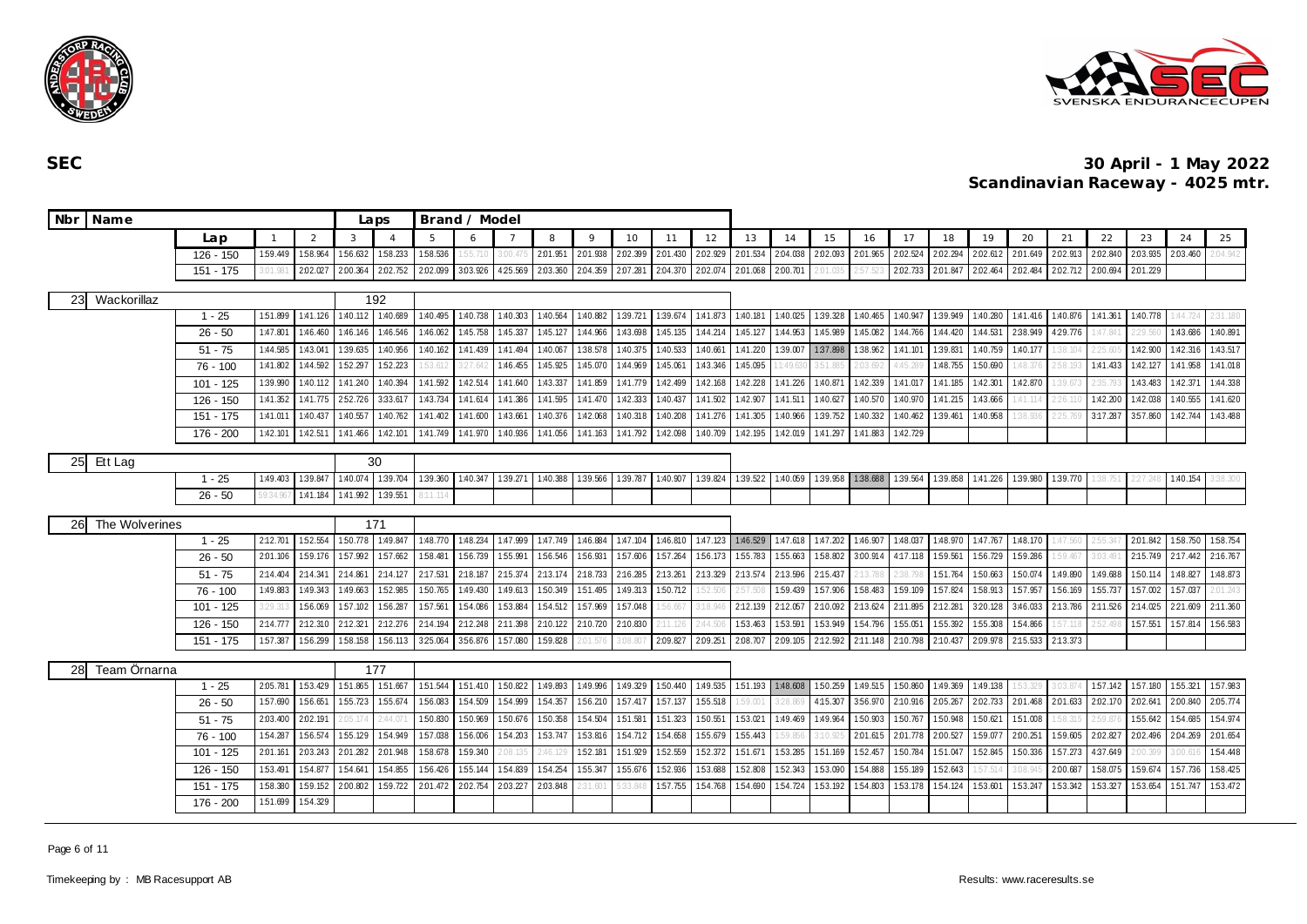



|    | Nbr   Name     |             |                |          |          | Laps            |          | Brand / Model |          |          |          |          |          |          |          |          |          |          |          |          |                   |          |          |          |          |          |          |
|----|----------------|-------------|----------------|----------|----------|-----------------|----------|---------------|----------|----------|----------|----------|----------|----------|----------|----------|----------|----------|----------|----------|-------------------|----------|----------|----------|----------|----------|----------|
|    |                | Lap         | $\overline{1}$ | 2        | 3        |                 | 5        | 6             |          | 8        | $\circ$  | 10       | 11       | 12       | 13       | 14       | 15       | 16       | 17       | 18       | 19                | 20       | 21       | 22       | 23       | 24       | 25       |
| 32 | Barilla Racing |             |                |          |          | 182             |          |               |          |          |          |          |          |          |          |          |          |          |          |          |                   |          |          |          |          |          |          |
|    |                | $1 - 25$    | 2:10.671       | 1:49.26  | 1:48.711 | 1:49.168        | 1:48.810 | 1:47.777      | 1:47.566 | 1:47.309 | 1:49.986 | 1:47.015 | 1:46.123 | 1:46.433 | 1:47.484 | 1:46.539 | 1:46.076 | 1:46.764 | 1:48.071 | 1:46.088 | 1:48.088          | 2:39.66! | 1:49.203 | 1:47.773 | 1:47.214 | 1:47.506 | 1:48.917 |
|    |                | $26 - 50$   | 1:51.605       | 1:48.893 | 1:50.249 | 1:45.500        | 1:48.830 | 1:47.597      | 1:44.580 | 1:47.613 | 1:48.814 | 1:49.846 | 53.057   |          | 2:00.724 | 159.382  | 2:00.635 | 2:00.337 | 4:13.168 | 3:26.910 | 2:05.962          | 2:04.613 | 2:02.279 | 2:03.204 | 2:06.047 | 2.02.887 | 104.528  |
|    |                | $51 - 75$   | 2:40.474       | 1:48.040 | 1:47.497 | 1:48.497        | 1:49.757 | 1:48.109      | 1:49.168 | 1:47.523 | 1:46.878 | 1:47.504 | 1:46.628 | 1:47.576 | 1:48.085 | 1:46.449 | 1:48.719 | 1:46.821 | 1:47.85  | 2:38.381 | 1:54.211          | 1:50.676 | 1:50.546 | 1:49.886 | 1:49.639 | 1:49.182 | 1:48.579 |
|    |                | $76 - 100$  | 1:50.719       | 1:49.719 | 1:48.779 | 1:47.552        | 1:47.307 | 1:47.898      | 1:47.138 | 1:48.976 | 53.640   | 2:58.90  | 1:59.291 | 1:59.555 | 1:59.050 | 1:58.994 | 1:58.844 | 1:59.380 | 1:59.581 | 2:03.639 | 2.03.973          | 2:04.573 | .06.629  | :35.995  | 1:48.330 | 1:46.651 | 1:46.868 |
|    |                | $101 - 125$ | 1:46.238       | 1:46.858 | 1:46.792 | 1:47.461        | 1:46.417 | 1:46.263      | 1:46.893 | 1:47.412 | 1:46.389 | 1:46.627 | 1:46.135 | 1:45.286 | 1:45.834 | $-39.90$ | 1:49.828 | 1:50.401 | 152.170  | 1:48.971 | 1:47.206          | 1:48.763 | 1:50.243 | 1:46.506 | 1:48.109 | 1:47.121 | 12.449   |
|    |                | 126 - 150   | 3:28.512       | 2:00.40  | 2:00.065 | 1:59.672        | 2:00.908 | 2:04.741      | 2:04.920 | 2:00.951 | 2.01.088 | 1:59.114 | 1:59.920 | 1:59.923 | 1:58.417 | 2:01.665 | 1:57.688 | 2:38.862 | 1:47.982 | 1:46.450 | 1:47.667          | 1:46.300 | 1:47.267 | 1:46.576 | 1:45.547 | 1:46.595 | 1:46.054 |
|    |                | 151 - 175   | 1:46.606       | 1:45.369 | 1:47.241 | 1:45.582        | 1:47.661 | 1:45.398      | :48.900  | 2:57.961 | 1:57.460 | 1:57.084 | 1:57.905 | 1:59.130 | 2:40.950 | 4:50.456 |          | 2:35.40: | 1:48.448 | 1:45.959 | 1:45.359          | 1:45.956 | 1:46.324 | 1:48.711 | 1:45.518 | 1:45.882 | 1:45.369 |
|    |                | 176 - 200   | 1:45.977       | 1:45.593 | 1:45.385 | 1:46.098        | 1:44.985 | 1:48.150      | 1:45.231 |          |          |          |          |          |          |          |          |          |          |          |                   |          |          |          |          |          |          |
|    | C4 Racing      |             |                |          |          | 188             |          |               |          |          |          |          |          |          |          |          |          |          |          |          |                   |          |          |          |          |          |          |
| 41 |                | $1 - 25$    | 2:04.170       | 1:49.635 | 1:50.496 | 1:48.710        | 1:48.611 | 1:49.847      | 1:48.656 | 1:48.662 | 1:49.668 | 151.042  | 1:49.204 | 1:50.146 | 1:47.731 | 1:49.057 | 1:48.909 | 1:50.257 | 1:49.858 | 1:49.384 | 1:49.119          | 1:48.265 | 1:46.851 | 1:47.624 | 1:48.047 | 1:48.725 | 1:49.183 |
|    |                | $26 - 50$   | 1:48.095       | 1:47.224 | 1:48.118 | 1:46.313        | 1:46.310 | 1:46.586      | 1:47.327 | 1:48.562 | 1:46.468 | 1:46.194 | 1:48.605 | 1:50.084 | 1:48.852 | 1:49.198 | 1:47.43  | 3:03.441 | 1:49.186 | 4:50.129 | 2:35.408          | 1:55.578 | 1:49.945 | 1:49.745 | 1:50.310 | 1:50.087 | 1:48.754 |
|    |                | $51 - 75$   | 1:49.197       | 1:49.468 | 1:49.153 | 1:48.678        | 1:47.839 | 1:48.647      | 1:47.164 | 1:46.824 | 1:47.350 | 1:47.319 | 1:49.457 | 1:47.575 | 1:47.014 | 1:47.907 | 1:49.920 | 1:47.688 | 1:47.927 | 1:48.643 | 1:47.661          | 1:46.932 | 1:46.650 | 1:46.362 | 1:47.855 | 1:48.662 | 1:49.732 |
|    |                | 76 - 100    | 1:48.630       | 1:49.132 | 1:50.229 | 1:49.108        | 1:49.376 | 1:48.234      | :46.524  | 3:45.84  | 1:49.826 | 1:49.203 | 1:49.645 | 1:49.331 | 1:48.483 | 1:49.349 | 1:50.984 | 1:49.258 | 1:48.954 | 1:48.026 | 1:48.181          | 1:48.251 | 1:48.282 | 1:47.384 | 1:47.827 | 1:47.045 | 1:47.070 |
|    |                | 101 - 125   | 1:47.230       | 1:47.043 | 1:47.120 | 1:47.268        | 1:48.183 | 1:48.508      | 1:48.294 | 1:49.451 | 1:47.539 | 1:47.974 | 1:46.748 | 1:47.903 | 1:51.313 | 1:48.584 | 1:48.555 | 1:49.150 | 1:48.081 | 1:47.907 | 1:49.406          | 1:49.385 | 1:48.397 | 1:49.534 | 151.744  | :49.745  | 4:02.052 |
|    |                | $126 - 150$ | 151.415        | 1:50.089 | 1.51.393 | 1:50.705        | 3:09.151 | 326.163       | 1:51.593 | 151.487  | 1:50.976 | 1:51.342 | 155.607  | 1:51.625 | 1:50.907 | 1:50.298 | 1:50.378 | 1:51.733 | 1:49.029 | 1:48.425 | 1:48.686          | 1:48.893 | 1:52.210 | 1:47.827 | 1:49.916 | 1:49.636 | 1:50.129 |
|    |                | $151 - 175$ | 1:50.304       | 1:50.360 | 1:52.107 | 1:49.728        | 1:49.820 | 1:47.338      | 1:49.506 | 1:49.406 | 150.234  | 151.482  | 1:52.657 | 1:51.824 | 1:52.517 | 152.851  | 1:51.260 | 1:53.208 |          | 125.02   | 1:49.111          | 3:48.094 | 3:32.308 | 1:53.465 | 1:51.612 | 1:53.179 | 1:51.837 |
|    |                | 176 - 200   | 1:51.058       | 1:52.226 | 1:50.860 | 1:52.432        | 151.775  | 1:52.361      | 1:50.988 | 151.545  | 1:51.217 | 152.084  | 2:01.298 | 2:15.274 | 1:57.886 |          |          |          |          |          |                   |          |          |          |          |          |          |
| 51 | THFs juniorer  |             |                |          |          | 191             |          |               |          |          |          |          |          |          |          |          |          |          |          |          |                   |          |          |          |          |          |          |
|    |                | $1 - 25$    | 1:48.794       | 1:41.839 | 1:41.974 | 1:42.653        | 1:40.807 | 1:40.959      | 1:41.421 | 1:41.374 | 1:42.385 | 1:41.952 | 1:41.627 | 1:41.203 | 1:41.269 | 1:42.219 | 1:41.479 | 1:41.904 | 1:42.617 | 1:41.627 | 1:41.271          | 1:41.120 | 1:40.905 | 1:41.774 | 1:41.151 | 1:41.374 | 1:41.150 |
|    |                | $26 - 50$   | 1:44.635       | 1:43.51  | 1:43.539 | 39.89           | 3:59.943 | 1:43.227      | 1:41.031 | 1:40.359 | 1:40.225 | 1:40.546 | 1:40.063 | 1:40.667 | 1:42.050 | 1:41.585 | 1:40.464 | 1:41.997 | 1:38.998 | 1:39.043 | 1:40.051          | 327.431  | 3:41.673 | 1:43.326 | 1:42.867 | 1:42.312 | 1:42.269 |
|    |                | $51 - 75$   | 1:40.628       | 1:42.410 | 1:40.452 | 38.087          | 3:23.997 | 1:42.920      | 1:42.880 | 1:42.535 | 1:44.668 | 1:44.765 | 1:46.063 | 1:42.877 | 1:43.072 | 1:41.314 | 1:42.061 | 1:41.836 | 1:44.103 | 1:41.940 | 1:43.037          | 1:43.852 | 1:45.671 | 1:42.846 | 1:41.758 | 1:42.747 | 1:43.718 |
|    |                | 76 - 100    | 1:42.979       | 1:44.120 | 1:43.618 | 1:42.707        | 1:42.455 | 1:42.513      | 1:45.038 | 37.984   | 3:30.586 | 1:43.212 | 1:40.613 | 1:41.446 | 1:41.669 | 1:42.401 | 1:41.976 | 1:41.806 | 1:41.928 | 1:41.170 | 1:41.872          | 1:41.117 | 1:41.337 | 1:41.485 | 1:42.011 | 1:40.966 | 1:42.760 |
|    |                | $101 - 125$ | 1:41.338       | 1:41.41  | 1:43.012 | 1:41.28         | 1:42.988 | 1:43.662      | 1:41.818 | 1:41.113 | 1:43.063 | 1:43.602 | 40.644   | 25.804   | 1:42.171 | 1:43.415 | 1:43.333 | 1:41.968 | 1:41.090 | 1:44.426 | 1:42.161          | 1:41.846 | 1:40.818 | 1:40.568 | 1:40.020 | 1:39.709 | 1:41.048 |
|    |                | $126 - 150$ | 1:41.256       | 1:40.245 | 1:40.644 | 1:41.276        | 1:40.592 | 1:42.501      | 1:41.170 | 1:41.121 | 1:40.819 | 1:41.697 | 1:41.653 | 3:39.515 |          | $-23.71$ | 1:42.365 | 1:41.985 | 1:41.185 | 1:41.314 | 1:41.414          | 1:41.853 | 1:41.47  | 1:41.302 | 1:43.580 |          | 6:21.461 |
|    |                | 151 - 175   | 1:41.478       | 1:42.298 | 1:42.737 | 1:41.086        | 1:40.938 | 1:41.472      | 1:42.048 | 1:41.850 | 1:41.258 | 1:41.151 | 1:42.008 | 1:41.715 | 1:41.351 | 1:41.540 | 1:41.358 | 1:41.325 | 1:41.642 | 1:42.169 | 1:42.600          | 38.953   |          | 3:11.605 | 1:46.125 | 1:45.726 | 1:48.579 |
|    |                | 176 - 200   | 1:44.105       | 1:42.525 | 1:42.924 | 1:42.780        | 1:45.656 | 1:43.102      | 1:43.064 | 1:42.786 | 1:43.789 | 1:43.828 | 1:43.196 | 1:43.440 | 1:44.010 | 1:42.327 | 1:43.270 | 1:44.415 |          |          |                   |          |          |          |          |          |          |
|    |                |             |                |          |          |                 |          |               |          |          |          |          |          |          |          |          |          |          |          |          |                   |          |          |          |          |          |          |
| 53 | Wackorillazz   | $1 - 25$    | 1:59.957       | 1:45.295 | 1:44.883 | 183<br>1:44.447 | 1:44.614 | 1:43.310      | 1:44.247 | 1:44.756 | 1:45.046 | 1:44.131 | 1:44.454 | 1:43.928 | 1:43.943 | 1:45.016 | 1:46.308 | 1:45.408 | 1:45.612 |          | 1:45.139 1:45.492 | 1:45.223 | 1:44.985 | 1:43.947 | 1:44.235 | 1:43.301 | 1:44.449 |
|    |                | $26 - 50$   | 1:43.724       | 1:44.690 | 1:47.364 | 1:44.936        | :41.109  | 2:41.65       | 1:54.243 | 1:53.300 | 154.776  | 1:52.500 | 1:57.381 | 157.670  | 1:55.670 | 153.951  | 1:51.460 | 1:50.693 | 1:50.614 | 9.53.98  |                   | 1:48.834 | 1:49.402 | 1:47.798 | 1:48.539 | 1:48.304 | 1:47.215 |
|    |                | $51 - 75$   | 1:47.891       | 1:47.282 | 1:47.198 | 1:48.346        | 1:48.604 | 1:48.499      | 1:49.237 | 1:47.437 | 1:48.203 | 1:48.823 | 1:48.341 | 1:49.763 | 1:45.544 | 2:31.96! | 1:45.886 | 1:45.465 | 1:45.121 | 1:45.349 | 1:45.622          | 1:45.835 | 1:44.984 | 1:45.625 | 1:44.764 | 1:44.535 | 1:46.391 |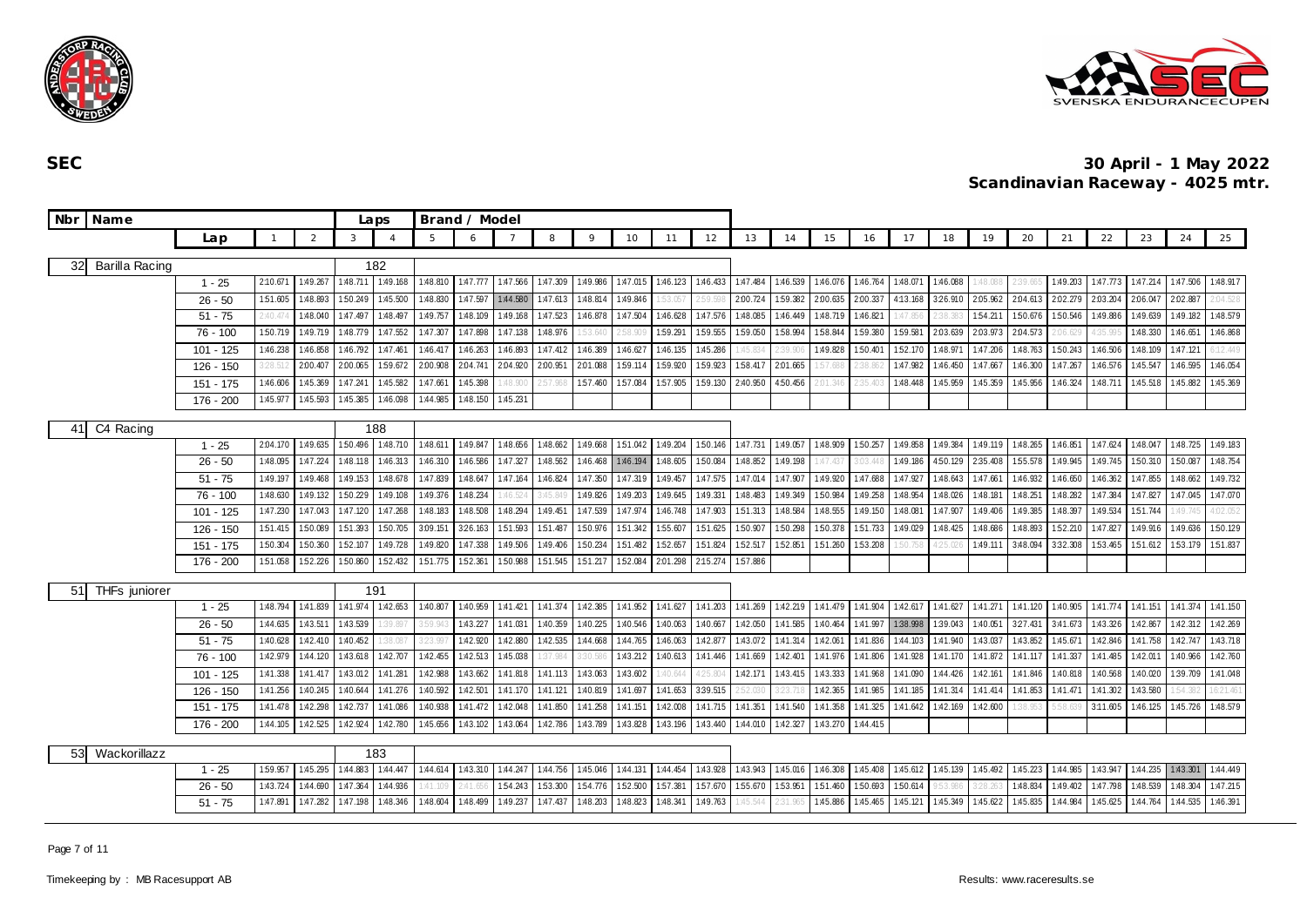



| Nbr Name          |             |              |          |          | Laps                   |          | Brand / Model |          |          |          |          |          |          |          |          |                   |           |          |                     |          |          |          |          |          |          |          |
|-------------------|-------------|--------------|----------|----------|------------------------|----------|---------------|----------|----------|----------|----------|----------|----------|----------|----------|-------------------|-----------|----------|---------------------|----------|----------|----------|----------|----------|----------|----------|
|                   | Lap         | $\mathbf{1}$ | 2        | 3        | $\boldsymbol{\Lambda}$ | 5        | 6             |          | 8        | $\circ$  | 10       | 11       | 12       | 13       | 14       | 15                | 16        | 17       | 18                  | 19       | 20       | 21       | 22       | 23       | 24       | 25       |
|                   | 76 - 100    | 1:45.658     | 1:44.503 | 1:46.515 | 1:45.073               | 1:45.612 | 1:47.156      | 1:47.019 | 1:47.050 | 1:47.769 | 1:50.968 | 1:46.584 | 1:45.906 | 1:47.375 | 1:50.262 | 1:46.2            | l (17. 49 | 2.06.94  | 2:05.414            | 2:03.952 | 2:05.851 | 2:06.398 | 2:06.035 | 2:04.228 | 203      | 36.376   |
|                   | 101 - 125   | 1:51.331     | 1:49.07  | 1:49.670 | 1:48.906               | 1:48.877 | 1:47.998      | 1:49.684 | 1:49.571 | 1:49.112 | 1:47.562 | 1:50.484 | 1:50.226 | 1:49.550 | 1:49.188 | 1:47.802          | 1:48.219  | 1:49.143 | 1:48.217            | 1:47.154 | 1:48.220 | 1:48.759 | 1:49.288 | 1:50.175 | 1:48.893 | :45.00   |
|                   | 126 - 150   | 2:54.15      | 3:17.91  | 3:34.060 | 2:02.844               | 2.01.647 | 2:02.775      | 2:04.151 | 2:01.542 | 2:00.849 | 2:00.719 | 2:00.063 | 1:59.826 | 2:02.267 | 2:06.238 | 2:00.820          | 1:59.467  | 2:00.632 | 2:01.230            | 2:00.269 | 1:59.611 | 2:01.044 | 1:59.907 | 2:00.131 | 1:59.812 | 1:59.625 |
|                   | 151 - 175   | 2:00.772     | 2.01.41  | 2:00.647 | 2:00.422               | :00.722  | 36.20         | 1:50.029 | 1:48.583 | 1:47.902 | 1:48.576 | 1:48.617 | 1:47.728 | 1:48.740 | 1:48.230 | 2:23.840          | 4:56.339  | 1:50.128 | 1:47.522            | 1:48.483 | 1:48.607 | 1:49.644 | 1:50.270 | 1:53.248 | 1:50.603 | 1:53.596 |
|                   | 176 - 200   | 1:52.823     | 1:52.490 | :46.964  | .52.69                 | 2.03.606 | 2:00.930      | 2:01.917 | 1:59.381 |          |          |          |          |          |          |                   |           |          |                     |          |          |          |          |          |          |          |
| JAA Racing<br>54  |             |              |          |          | 188                    |          |               |          |          |          |          |          |          |          |          |                   |           |          |                     |          |          |          |          |          |          |          |
|                   | $1 - 25$    | 2:08.564     | 151.137  | 1:49.954 | 1:48.565               | 1:49.482 | 1:49.933      | 1:47.520 | 1:47.346 | 1:48.678 | 1:49.178 | 1:46.529 | 1:46.525 | 1:47.968 | 1:46.587 | 1:47.476 1:48.107 |           | 1:48.027 | 48.870              | 34.530   | 1:46.891 | 1:46.297 | 1:46.953 | 1:47.030 | 1:45.548 | 1:46.436 |
|                   | $26 - 50$   | 1:49.339     | 1:48.132 | 1:45.119 | 1:48.24                | 1:46.58  | 1:44.793      | 1:45.832 | 1:46.668 |          |          | 157.717  | 1:55.002 | 1:54.556 | 1:54.682 | 152.642           | 1:52.747  | 38.54    |                     | 1.53.81  | 1:48.129 | 1:48.899 | 1:48.186 | 1:49.585 | 1:48.712 | 1:49.117 |
|                   | $51 - 75$   | 1:48.828     | 1:50.42  | 1:52.584 | 1:48.632               | 1:49.990 | :49.18        |          | 1:46.113 | 1:47.479 | 1:46.531 | 1:45.539 | 1:45.077 | 1:46.67  | 1:45.173 | 1:44.938          | 1:46.225  | 1:48.785 | 1:44.030            | 1:47.485 |          |          | 1:52.733 | 1:52.044 | 151.701  | 1:51.397 |
|                   | 76 - 100    | 1:50.301     | 1:50.74  | 1:51.004 | 1:49.321               | 1:49.156 | 1:52.077      | 1:47.605 | 37.67    | 150.285  | 1:50.478 | 152.085  | 1:49.184 | 1:50.805 | 1:48.642 | 1:49.656          | 1:50.763  | 1:49.390 | 1:52.040            | 1:50.674 | 1:49.292 | 1:50.885 |          | $-29.96$ | 1:46.997 | 1:46.800 |
|                   | $101 - 125$ | 1:45.620     | 1:46.064 | 1:45.756 | 1:47.507               | 1:47.760 | 1:45.750      | 1:47.740 | 1:46.011 | 1:47.614 | 1:48.809 | 1:46.411 | 1:47.000 | 1:45.06  | 2:32.04  | 1:49.031          | 1:49.381  | 1:50.615 | 1:50.027            | 1:50.262 | 1:49.494 | 1:49.020 | 1:49.694 | 151.815  | 1:49.33  | :38.699  |
|                   | $126 - 150$ | 1:49.221     | 1:49.757 | 1:49.653 | 4:43.071               | 1:54.121 | 1:50.083      | 1:51.125 | 1:51.215 | 1:49.309 | 1:51.265 | 1:52.242 | .53.14!  | 2:35.7   | 1:46.829 | 1:45.314          | 1:45.785  | 1:46.059 | 1:47.151            | 1:47.273 | 1:46.880 | 1:47.441 | 1:47.469 | 1:46.542 | 1:47.290 | 1:47.576 |
|                   | $151 - 175$ | 1:45.982     | 2:32.72  | 1:48.612 | 1:48.603               | 1:47.791 | 1:48.035      | 1:48.231 | 1:46.815 | 1:49.411 | 1:46.921 | 1:46.535 | 1:47.589 | 1:46.802 | 1:46.788 | 1:45.854          | :48.405   | 2:41.27  | 1:54.904            | 2:28.251 | 4:57.889 | 1:54.171 | 1:53.670 | 1:53.484 | 151.236  | 1:52.113 |
|                   | 176 - 200   | 1:49.466     | 1:49.102 | 1:50.100 | 53.62                  |          | 1:47.200      | 1:46.788 | 1:46.676 | 1:47.066 | 1:47.058 | 1:47.569 | 1:50.657 | 1:52.154 |          |                   |           |          |                     |          |          |          |          |          |          |          |
| 55I<br>Team Ica   |             |              |          |          | 195                    |          |               |          |          |          |          |          |          |          |          |                   |           |          |                     |          |          |          |          |          |          |          |
|                   | $1 - 25$    | 156.378      | 1:45.716 | 1:43.721 | 1:42.563               | 1:42.976 | 1:42.325      | 1:42.030 | 1:43.387 | 1:42.327 | 1:42.118 | 1:42.835 | 1:42.659 | 1:42.782 | 1:42.845 | 1:42.456          | 1:43.348  | 1:43.126 | 1:42.022            | 1:41.959 | 1:43.125 | 1:41.987 |          |          | 1:42.600 | 1:43.579 |
|                   | $26 - 50$   | 1:42.424     | 1:40.993 | 1:41.323 | 1:41.442               | 1:41.420 | 1:41.983      | 1:41.920 | 1:41.487 | 1:41.114 | 1:41.492 | 1:41.864 | 1:40.544 | 1:41.802 | :41.57   | 2:41.3            | 1:44.977  | 1:47.025 | 1:43.875            | 1:45.986 | 4:27.398 | 2:47.645 | 1:47.741 | 1:52.345 | 1:45.335 | 1:42.873 |
|                   | $51 - 75$   | 1:43.685     | 1:42.906 | 1:44.927 | 41.90                  | 2:41.23  | 1:43.180      | 1:43.450 | 1:42.005 | 1:42.133 | 1:41.89  | 1:41.721 | 1:42.165 | 1:43.376 | 1:43.920 | 1:41.749          | 1:41.984  | 1:41.953 | 1:40.842            | 1:42.017 |          |          | 1:42.134 | 1:41.799 | 1:42.468 | 1:42.203 |
|                   | 76 - 100    | 1:43.224     | 1:43.384 | 1:41.852 | 1:43.170               | 1:40.964 | 1:43.129      | 1:41.376 | 1:43.584 | 1:41.701 | 1:41.596 | 1:43.492 | 1:43.156 | :42.62   | 2:39.22  | 1:43.86           | 1:45.646  | 1:44.402 | 1:42.802            | 1:43.032 | 1:42.353 | 1:43.396 | 1:43.627 | 1:44.324 | 1:45.793 | 1:42.320 |
|                   | $101 - 125$ | 1:44.435     | 1:45.653 | 1:43.951 | :42.04                 | 2:35.10  | 1:41.867      | 1:42.314 | 1:42.008 | 1:42.278 | 1:41.333 | 1:41.126 | 1:41.028 | 1:42.369 | 1:41.733 | 1:42.377          | 1:41.441  | 1:41.544 | 1:42.615            | 1:40.944 | 1:41.334 | 1:42.100 | 1:40.627 | 1:40.276 | 1:41.987 | 31.817   |
|                   | $126 - 150$ | 1:43.094     | 1:41.201 | 1:42.082 | 1:41.539               | 1:42.916 | 1:42.918      | 1:43.686 | 1:41.216 | 1:41.490 | 1:42.509 | 1:42.385 | 3:02.874 | 3:22.118 | 1:44.946 | 1:43.614          | 1:40.239  | 1:42.261 | :42.257             | :39.19   | 1:44.621 | 1:44.007 | 1:42.982 | 1:43.487 | 1:42.409 | 1:43.405 |
|                   | 151 - 175   | 1:44.641     | 1:43.766 | 1:45.124 | 1:44.657               | 1:44.588 | 1:44.739      | 1:42.900 | 1:45.236 | 1:43.472 | 1:44.932 | 1:42.826 | :43.73   | !30.     | 1:41.272 | 1:42.069          | 1:39.782  | 1:40.752 | 1:41.310            | 1:41.773 | 1:40.826 | 1:41.756 | 1:41.516 | 1:41.236 | 1:41.406 | 1:41.092 |
|                   | $176 - 200$ | 1:41.406     | 1:06.90  | 06.579   | 1:42.879               | 1:42.728 | 1:42.497      | 1:42.320 | 1:43.212 | 1:41.185 | 1:41.671 | 1:41.349 | 1:41.315 | 1:42.544 | 1:42.317 | 1:42.668          | 1:43.170  | 1:42.692 | 1:42.773            | 1:45.549 | 1:45.555 |          |          |          |          |          |
| Need4speed<br>58. |             |              |          |          | 176                    |          |               |          |          |          |          |          |          |          |          |                   |           |          |                     |          |          |          |          |          |          |          |
|                   | $1 - 25$    | 2:08.121     | 1:49.544 | 151.148  | 151.872                | 151.869  | 1:52.298      | 1:52.602 | 151.654  | 151.524  | 1:52.704 | 153.529  | 153.184  | 1:52.710 | 1:52.204 | 151.163 151.580   |           | 1:50.661 | 1:48.877            | 1:50.854 | 151.164  | 1:53.625 | 1:49.876 | 1:51.128 | 151.644  | 51.301   |
|                   | $26 - 50$   | 2:48.73      | 1:49.985 | 1:48.924 | 1:51.627               | 1:48.721 | 1:48.543      | 1:48.202 | 1:47.147 | 1:47.932 | 1:50.612 | 1:48.487 | 1:49.561 | 1:48.07  | 1:46.960 | 1:48.212          | 1:47.287  | 4:06.250 |                     | 31.84    | 157.356  | 1:57.009 | 1:57.160 | 1:56.764 | 1:56.743 | 1:57.410 |
|                   | $51 - 75$   | 1:57.600     | 1:58.554 | 1:56.532 | 157.913                | 1:56.794 | 1:55.967      | 1:55.067 | 1:54.717 | 1:55.119 | 1:51.904 | 157.095  | 153.977  | 1.54.23  | 1:53.636 | 1:53.987          | 1:55.158  | 1:54.700 | 1.53.860            | 1:57.481 | .59.21   | 2:57.39  | 152.669  | 1:52.058 | 1:49.589 | 1:49.027 |
|                   | $76 - 100$  | 1:59.924     | 1:54.680 | 1:50.333 | 1:50.463               | 1:50.751 | 1:50.996      | 1:51.917 | 1:51.343 | 1:51.562 | 1:51.841 | 1:52.941 | 1:52.503 | 1:54.744 | 1:53.246 | 1:55.158          | 1:52.280  | 1:51.220 | 153.178             | 1:54.211 | 1:53.642 | 2:51.24  | 1:53.431 | 157.016  | 1:56.684 | 1:56.862 |
|                   | $101 - 125$ | 1:56.779     | 1:56.739 | 155.610  | 1:57.039               | 1:56.872 | 1:56.489      | 1:55.920 | 1:56.679 | 156.843  | 1:55.678 | 1:55.537 | 155.283  | 1:56.121 | 1:56.722 | 1:57.405          | 1:57.892  | 1:59.979 | .02.18 <sup>°</sup> | :34.665  | 2:02.599 | 1:52.759 | 1:49.557 | 1:50.449 | 1:49.945 | 1:50.054 |
|                   | 126 - 150   | 1:48.579     | 1:49.330 | 1:50.007 | 1:48.965               | 1:48.871 | 1:49.261      | 1:50.366 | 1:51.748 | 1:51.465 | 1:50.118 | 1:50.052 | 1:51.217 | 1:50.754 | 1:51.178 | 151.623           |           | :49.10   | 1:53.645            | 1:55.830 | 153.570  | 1:54.170 | 1:55.709 | 1:56.261 | 1:54.587 | 1:55.824 |
|                   | 151 - 175   | 1:55.295     | 1:55.669 | 1:55.622 | 1:54.966               | 154.177  | 1:54.895      | 154.724  | 2:11.672 | 4:43.186 | 2:25.643 | 1:55.180 | 1:54.887 | 1:54.876 | 1:56.039 | 1:56.658          | 1:57.508  | :02.67   |                     | 1:50.437 | 1:50.206 | 1:50.085 | 1:49.235 | 1:50.664 | 1:53.130 | 1:50.097 |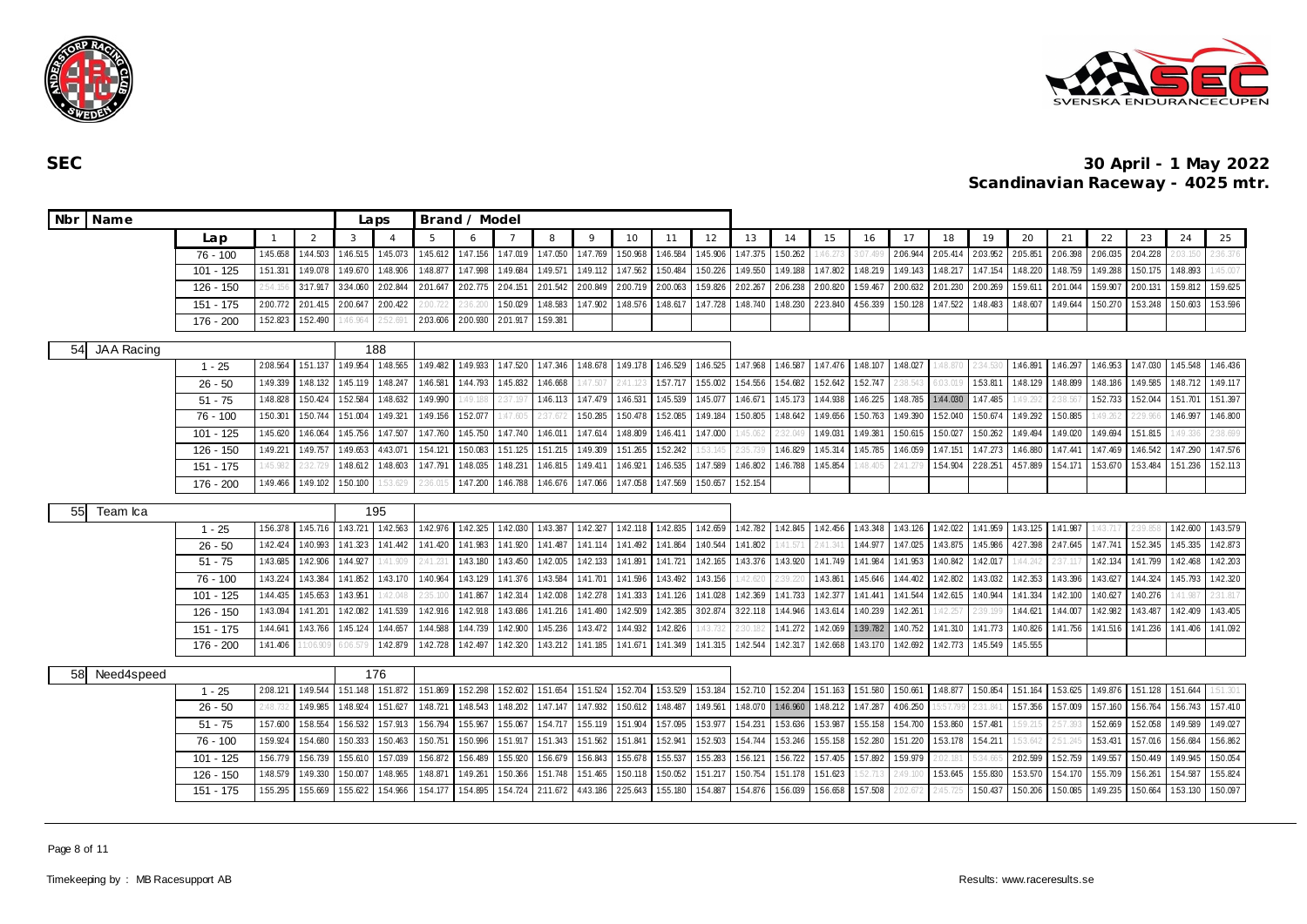



| Nbr | Name              |                        |                      | Laps                 |                   | Brand / Model       |                     |                      |                     |                      |                     |                    |                     |                     |                     |                    |                     |                      |                             |                    |                     |          |                     |                     |                      |                     |                     |
|-----|-------------------|------------------------|----------------------|----------------------|-------------------|---------------------|---------------------|----------------------|---------------------|----------------------|---------------------|--------------------|---------------------|---------------------|---------------------|--------------------|---------------------|----------------------|-----------------------------|--------------------|---------------------|----------|---------------------|---------------------|----------------------|---------------------|---------------------|
|     |                   | Lap                    |                      | 2                    | 3                 |                     |                     | 6                    |                     | 8                    | $\circ$             | 10                 | 11                  | 12                  | 13                  | 14                 | 15                  | 16                   | 17                          | 18                 | 19                  | 20       | 21                  | 22                  | 23                   | 24                  | 25                  |
|     |                   | 176 - 200              | 1:49.154             |                      |                   |                     |                     |                      |                     |                      |                     |                    |                     |                     |                     |                    |                     |                      |                             |                    |                     |          |                     |                     |                      |                     |                     |
|     |                   |                        |                      |                      |                   |                     |                     |                      |                     |                      |                     |                    |                     |                     |                     |                    |                     |                      |                             |                    |                     |          |                     |                     |                      |                     |                     |
| 61  | A-Däck Racing 2   |                        |                      |                      |                   | 183                 |                     |                      |                     |                      |                     |                    |                     |                     |                     |                    |                     |                      |                             |                    |                     |          |                     |                     |                      |                     |                     |
|     |                   | $1 - 25$               | 2.07.498<br>1:51.531 | 1:49.716<br>1:53.008 | 1:49.252          | 1:50.599<br>2:43.16 | 150.209<br>1:50.529 | 1:51.504<br>1:49.579 | 150.099<br>1:50.196 | 1:51.644<br>1:50.199 | 1:50.990<br>150.536 | 151.368<br>151.549 | 1:53.184<br>151.072 | 153.323<br>1:49.570 | 153.071<br>1:48.953 | .53.11<br>1:49.239 | 2:42.60<br>1:49.892 | 1:54.677<br>3.01.248 | 153.745 152.483<br>4:15.548 |                    | 152.787<br>2:45.102 | 1:55.241 | 1:55.013<br>151.818 | 1:53.031<br>151.751 | 1:53.425<br>1:50.321 | 155.023<br>1:49.951 | 156.061<br>1:49.595 |
|     |                   | $26 - 50$<br>$51 - 75$ | 151.054              | 1:54.499             | 54.141<br>152.921 | 1:55.948            | 157.097             | 1:55.443             | 154.161             | 54.335               | 2:43.796            | 1:51.007           | 1:48.757            | 1:47.534            | 1:50.870            | 1:46.702           | 1:47.224            | 1:47.973             | 1:47.283                    | 51.278<br>1:46.994 | 1:45.632            | 1:46.724 | 1:46.848            | 1:47.376            | 1:46.764             | 1:47.705            | 1:48.805            |
|     |                   | 76 - 100               | 3:18.97              | 151.806              | 1:49.100          | 1:50.272            | 1:48.735            | 1:50.086             | 150.279             | 1:49.653             | 1:48.135            | 1:49.527           | 1:49.630            | 1:50.411            | 150.274             | 1:49.307           | 1:49.79             |                      | 152.057                     | 1:51.567           | 151.836             | 1:53.767 | 154.294             | 152.962             | 152.507              | 153.938             | 1:54.263            |
|     |                   | $101 - 125$            | 1:54.720             | 156.202              | 1:53.231          | 154.747             | 54.993              | 152.15               | 1:47.806            | 1:47.640             | 1:45.575            | 1:46.017           | 1:44.699            | 1:45.253            | 1:45.866            | 1:45.619           | 1:45.165            | 1:44.835             | 1:45.888                    | 1:45.339           | 1:44.882            | 1:46.189 | 1:46.179            | 1:46.209            | 1:45.722             | 1:46.167            | 1:45.634            |
|     |                   | $126 - 150$            | 2:57.789             | \$54.72              | 1:53.104          | 1:53.493            | 151.218             | 1:50.972             | 1:50.075            | 1:52.085             | 1:49.610            | 1:51.106           | 1:49.982            | 1:50.741            | 1:50.282            | 1:51.567           | 1:49.727            | 1:48.527             | 150.232                     | 1:50.275           | 1:49.302            |          | 48.                 | 1:55.250            | 1:53.300             | 153.586             | 1:52.837            |
|     |                   | $151 - 175$            | 1:54.321             | 1:53.931             | 1:54.973          | 1:55.251            | 1:55.825            | 1:56.643             | 157.356             | 1:58.514             | 1:59.079            | 1:56.708           | 1:56.790            | 55.946              | 2:44.62             | 1:47.424           | 2:24.462            | 4:57.524             | 1:49.705                    | 1:45.593           | :47.91              | 24.975   | 1:53.383            | 1:54.686            | 1:53.222             | 1:52.464            | 152.491             |
|     |                   | 176 - 200              | 1:51.351             | 151.757              | 1:50.782          | 1:52.349            | 1:52.027            | 1:50.482             | 1:54.845            | 1:50.956             |                     |                    |                     |                     |                     |                    |                     |                      |                             |                    |                     |          |                     |                     |                      |                     |                     |
|     |                   |                        |                      |                      |                   |                     |                     |                      |                     |                      |                     |                    |                     |                     |                     |                    |                     |                      |                             |                    |                     |          |                     |                     |                      |                     |                     |
| 64  | <b>Team Gimli</b> |                        |                      |                      |                   | 194                 |                     |                      |                     |                      |                     |                    |                     |                     |                     |                    |                     |                      |                             |                    |                     |          |                     |                     |                      |                     |                     |
|     |                   | $1 - 25$               | 1:51.145             | 1:41.482             | 1:41.684          | 1:41.962            | 1:41.778            | 1:41.745             | 1:43.660            | 1:41.865             | 1:42.063            | 1:41.981           | 1:41.502            | 1:42.559            |                     | 1:42.111 1:41.311  | 1:44.050            | 1:42.552             | 1:42.382 1:42.146           |                    | 1:42.429            | :45.263  | $-49.01$            | 1:46.944            | 1:46.568             | 1:46.187            | 1:47.503            |
|     |                   | $26 - 50$              | 1:48.935             | 1:45.891             | 1:46.017          | 1:45.445            | 1:45.760            | 1:46.684             | 1:46.401            | 1:46.488             | 1:46.294            | 1:45.455           | 1:45.729            | 1:46.142            | 1:46.243            | 1:47.337           | 1:46.600            | 1:46.741             | 1:46.579                    | 1:46.936           | 156.103             | 453.764  | 2:02.662            | 1:49.574            | 2:43.81              | 1:52.246            | 153.622             |
|     |                   | $51 - 75$              | 1:52.687             | 152.273              | 1:50.311          | 1:52.080            | 1:52.038            | 1:51.919             | 151.334             | 1:52.046             | 150.747             | 1:53.924           | 1:50.263            | 1:49.167            | 1:49.787            | 1:52.597           | 150.801             | 153.459              | 1:49.984                    | 1:48.538           | 1:49.813            | 1:48.451 | 1:48.926            | 1:52.476            | 52.62                | 2:34.984            | 1:44.443            |
|     |                   | 76 - 100               | 1:44.129             | 1:44.167             | 1:45.493          | 1:43.540            | 1:43.502            | 1:44.146             | 1:44.010            | 1:43.359             | 1:43.022            | 1:42.372           | 1:43.372            | 1:44.715            | 1:44.159            | 1:43.860           | 1:43.784            | 1:43.500             | 1:43.244                    | 1:43.540           | 1:43.357            | 1:43.094 | :42.658             | 2:37.600            | 1:47.696             | 1:48.983            | 1:46.053            |
|     |                   | $101 - 125$            | 1:46.385             | 1:47.655             | 1:47.122          | 1:46.317            | 1:46.067            | 1:46.030             | 1:46.582            | 1:46.333             | 1:45.063            | 1:45.426           | 1:45.986            | 1:45.244            | 1:45.239            | 1:44.437           | 1:44.228            | 1:44.429             | 1:44.558                    | 1:44.080           | 1:43.655            | 1:43.595 | 1:43.433            | 1:44.354            | :47.49               | 2:44.69             | 151.892             |
|     |                   | 126 - 150              | 1:51.955             | 1:49.655             | 1:50.405          | 1:48.580            | 1:48.625            | 1:47.916             | 1:47.879            | 151.010              | 4:37.112            | 1:48.479           | 1:46.675            | 1:48.366            | 1:48.267            | 1:47.073           | 1:47.316            | 1:47.131             | 1:46.481                    | 1:47.580           | 1:47.985            | 1:46.095 | 1:47.423            | 1:46.503            | 1:46.159             | 1:46.985            | 1:51.851            |
|     |                   | $151 - 175$            | 1:49.924             | :34.30               | 1:43.809          | 1:44.321            | 1:43.964            | 1:47.325             | 1:43.531            | 1:42.710             | 1:43.580            | 1:44.303           | 1:44.783            | 1:44.442            | 1:43.496            | 1:45.195           | 1:44.733            | 1:44.882             | 1:43.988                    | 1:44.768           | 1:47.270            | 1:43.828 | 1:43.828            | 1:44.393            | 1:45.191             | 1:43.963            | 2:35.532            |
|     |                   | 176 - 200              | 4:56.677             | 2:27.177             | 1:48.249          | 1:48.034            | 1:48.973            | 1:48.487             | 1:48.588            | 51.727               |                     | 1:49.232           | 1:47.888            | 1:48.661            | 1:47.515            | 1:47.997           | 1:48.161            | 1:48.357             | 1:46.496                    | 1:49.140           | 1:48.401            |          |                     |                     |                      |                     |                     |
| 69  | Ryno Racing       |                        |                      |                      |                   | 212                 |                     |                      |                     |                      |                     |                    |                     |                     |                     |                    |                     |                      |                             |                    |                     |          |                     |                     |                      |                     |                     |
|     |                   | $1 - 25$               | 1:40.553             | 1:33.902             | 1:33.626          | 1:33.947            | 1:33.950            | 1:34.325             | 1:34.486            | 1:35.962             | 1:34.252            | 1:35.610           | 1:34.429            | 1:34.703            | 1:35.642            | 1:35.118           | 1:35.830            | 1:35.028             | 1:36.312 1:35.550           |                    | 1:34.661            | 1:35.126 | 1:35.073            | 1:35.142            | 1:34.840             | 2:48.966            | 1:36.527            |
|     |                   | $26 - 50$              | 1:37.813             | 1:38.705             | 1:37.532          | 1:37.289            | 1:36.992            | 1:36.646             | 1:35.295            | 1:37.226             | 1:36.037            | 1:37.821           | 1:37.687            | 1:37.659            | 1:36.805            | 1:37.051           | 1:37.018            | 1:38.520             | 1:37.737                    | 1:36.372           | 1:37.088            | 137.877  | 1:38.661            |                     | 1:46.80              | 3:01.817            | 1:37.698            |
|     |                   | $51 - 75$              | 1:37.830             | 1:36.737             | 1:35.624          | 1:35.329            | 1:36.067            | 1:34.681             | 1:33.996            | 1:34.859             | 1:35.299            | 1:34.715           | 1:35.682            | 1:35.038            | 1:34.766            | 1:35.411           | 1:34.484            | 1:37.337             | 1:37.978                    | :32.09!            | 220.92              | 1:39.947 | 1:39.423            | 1:40.896            | 1:38.983             | 1:39.187            | 1:38.907            |
|     |                   | $76 - 100$             | 1:38.062             | 1:38.606             | 1:38.337          | 1:38.020            | 1:40.389            | 1:39.111             | 1:39.282            | 1:38.882             | 1:38.375            | 1:37.616           | 1:38.167            | 1:39.603            | 1:38.767            | :37.615            | 2:23.18             | 1:38.151             | 1:36.667                    | 1:37.820           | 1:36.934            | 1:38.006 | 1:41.387            | 1:38.019            | 1:38.304             | 1:37.190            | 1:38.669            |
|     |                   | $101 - 125$            | 1:37.161             | 1:39.230             | 1:36.680          | 1:37.348            | 1:38.521            | 1:36.436             | 1:37.609            | 1:37.316             | 1:37.470            | :35.149            | 2:23.09             | 1:34.908            | 1:34.977            | 1:34.360           | 1:34.812            | 1:34.307             | 1:33.630                    | 1:34.174           | 1:34.261            | 1:35.205 | 1:35.261            | 1:35.601            | 1:35.321             | 1:34.960            | 1:39.717            |
|     |                   | $126 - 150$            | 1:36.778             | 1:35.331             | 1:34.245          | 1:34.658            | 1:34.129            | 1:31.911             | 2:23.220            | 1:37.902             | 1:39.370            | 1:38.594           | 1:40.345            | 1:39.393            | 1:39.595            | 1:38.872           | 1:38.452            | 1:40.195             | 1:39.675                    | 1:38.806           | 1:40.514            | 1:39.978 | 1:51.240            | 4:19.514            | 38.01                | 2:23.761            | 1:38.283            |
|     |                   | 151 - 175              | 1:37.637             | 1:37.410             | 1:37.024          | 1:38.275            | 1:37.733            | 1:37.683             | 1:38.969            | 1:37.279             | 1:36.047            | 1:38.478           | 1:36.114            | 1:36.935            | 1:36.395            | 1:36.760           | 1:36.878            | 1:37.740             | 1:36.427                    | 1:37.201           | :38.63              |          | 1:34.837            | 1:37.873            | 1:37.704             | 1:34.724            | 1:35.187            |
|     |                   | 176 - 200              | 1:35.197             | 1:34.596             | 1:34.715          | 1:35.304            | 1:35.068            | 1:34.413             | 1:36.021            | 1:35.882             | 1:34.670            | 1:35.246           | 1:35.460            | 1:36.062            | 1:34.866            | 1:35.411           | 1:31.67             |                      | 3:15.462                    | 3:55.705           | 1:41.397            | 1:41.852 | 1:41.982            | 1:40.874            | 1:40.857             | 1:42.405            | 1:41.288            |
|     |                   | $201 - 225$            | :40.382              |                      | 1:38.257          | 1:38.144            | 1:37.777            | 1:36.765             | 1:37.632            | 1:37.669             | 1:39.512            | 1:37.403           | 1:40.01             | 1:38.935            |                     |                    |                     |                      |                             |                    |                     |          |                     |                     |                      |                     |                     |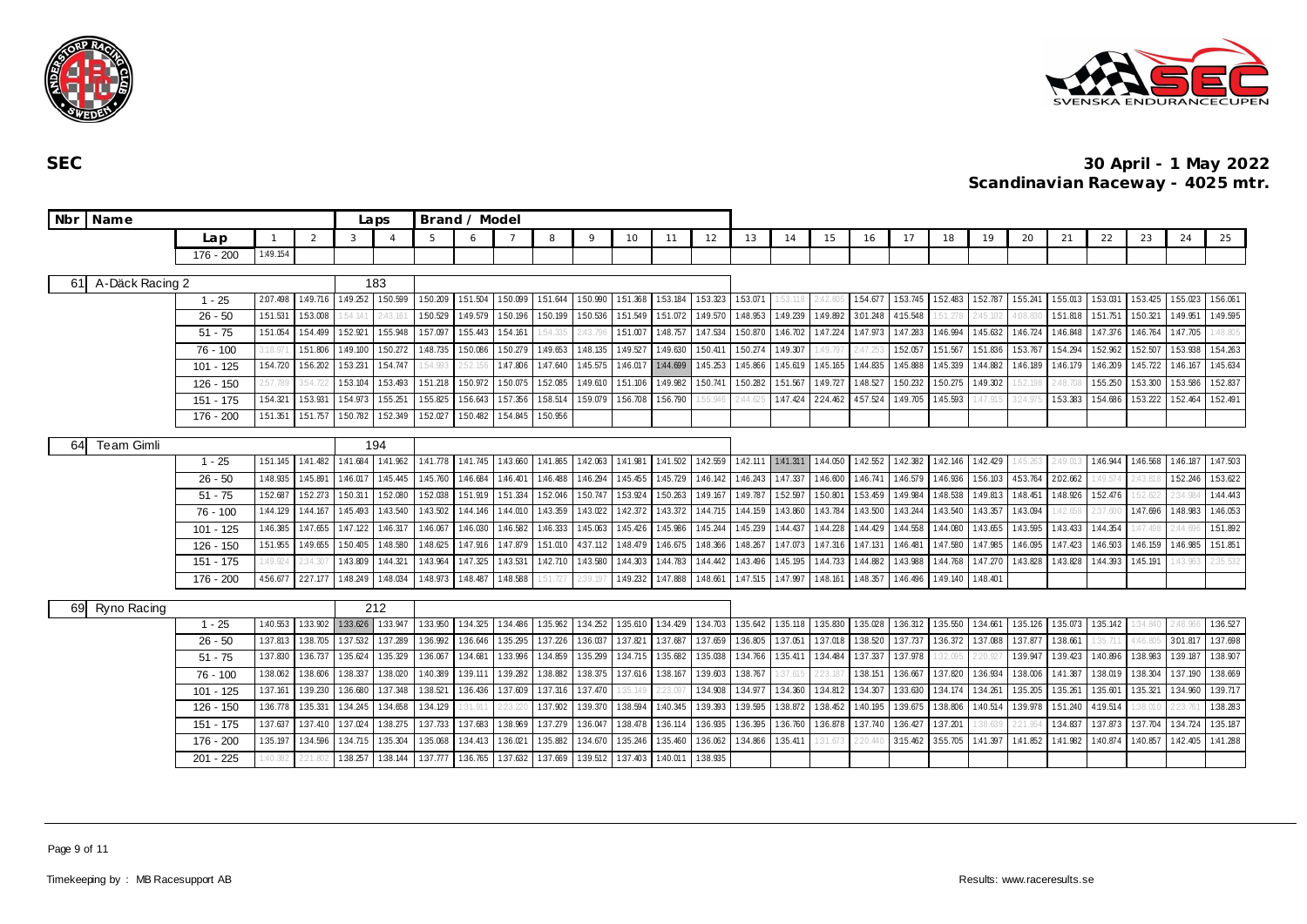



| Nbr<br>Name            |                                   |          |                | Laps          |                | Brand / Model |          |          |          |             |          |          |          |          |          |          |          |                   |          |          |          |          |          |          |          |          |
|------------------------|-----------------------------------|----------|----------------|---------------|----------------|---------------|----------|----------|----------|-------------|----------|----------|----------|----------|----------|----------|----------|-------------------|----------|----------|----------|----------|----------|----------|----------|----------|
|                        | Lap                               |          | $\overline{2}$ | $\mathcal{R}$ | $\overline{A}$ |               | 6        |          | 8        | $\mathsf Q$ | 10       | 11       | 12       | 13       | 14       | 15       | 16       | 17                | 18       | 19       | 20       | 21       | 22       | 23       | 24       | 25       |
| Kraftwerk77<br>77      |                                   |          |                |               | 192            |               |          |          |          |             |          |          |          |          |          |          |          |                   |          |          |          |          |          |          |          |          |
|                        | $1 - 25$                          | 1:54.652 | 1:43.442       | 1:41.334      | 1:40.853       | 1:42.427      | 1:41.261 | 1:41.740 | 1:42.114 | 1:42.671    | 1:42.603 | 1:42.529 | 1:43.361 | 1:44.617 | 1:43.858 | 1:42.708 | 1:43.629 | 1:43.440          | 1:43.729 | 1:44.184 | 1:44.370 | 1:43.366 | 1:44.157 | 1:44.370 | :42.949  | 2:47.043 |
|                        | $26 - 50$                         | 1:51.604 | 1:50.20        | 1:50.338      | 1:49.889       | 1:49.784      | 1:49.994 | 1:51.630 | 1:50.251 | 1:49.299    | 1:49.91  | 154.039  | 1:51.168 | 1:49.003 | 1:49.409 | 1:48.584 | 1:48.046 | 1:48.983          | 1:48.843 | 3:45.463 | 3:39.017 | 1:52.794 | 151.953  | 53.602   | 2:41.524 | 1:50.742 |
|                        | $51 - 75$                         | 1:49.990 | 1:50.794       | 1:50.953      | 1:50.764       | 1:50.103      | 1:50.741 | 1:50.934 | 1:50.764 | 1:50.158    | 1:50.465 | 151.704  | 1:49.702 | 1:49.070 | 1:51.174 | 1:50.487 | 1:48.964 | 1:49.677          | 1:49.406 | 1:49.166 | 1:48.856 | 1:49.772 | 1:48.481 | 1:48.524 | 1:49.910 | 1:49.906 |
|                        | 76 - 100                          | :48.515  | 29.39          | 1:43.729      | 1:41.757       | 1:43.286      | 1:43.947 | 1:42.268 | 1:43.683 | 1:42.699    | 1:42.258 | 1:44.346 | 1:45.142 | 1:43.394 | 1:42.673 | 1:44.438 | 1:43.931 | 1:44.134          | 1:43.268 | 1:43.398 | 1:43.937 | 1:42.872 | 1:45.101 | 1:44.088 | 1:44.023 | 1:44.611 |
|                        | $101 - 125$                       | :43.384  | :51.36         | 1:52.159      | 1:50.559       | 1:52.496      | 1:52.847 | 1:50.294 | 1:51.378 | 1:50.961    | 1:50.142 | 1:49.743 | 1:49.845 | 1:50.696 | 1:52.890 | 1:52.511 | 1:49.587 | 1:51.333          | 1:50.781 | 1:50.138 | 1:49.997 | 1:48.318 | 1:48.893 | 1:49.829 | 1:52.138 | 154.137  |
|                        | 126 - 150                         | :52.47   | 38.6           | 1:48.808      | 1:48.571       | 1:48.454      | 1:49.141 | 3:35.399 | 2:58.336 | 1:49.479    | 1:48.351 | 1:48.798 | 1:48.546 | 1:49.243 | 1:49.095 | 1:48.608 | 1:49.002 | 1:49.864          | 1:48.357 | 1:49.442 | 1:49.192 | 1:50.125 | 1:48.981 | 1:49.272 | 1:49.723 | 1:50.886 |
|                        | 151 - 175                         | :49.11   |                | 1:43.664      | 1:45.459       | 1:42.896      | 1:44.378 | 1:43.568 | 1:43.394 | 1:44.624    | 1:44.073 | 1:43.432 | 1:44.101 | 1:43.298 | 1:43.599 | 1:44.946 | 1:46.485 | 1:44.509          | 1:45.223 | 1:44.813 | 1:44.106 | 1:46.089 | 1:44.898 | 1:44.919 | 3:18.580 | 56.274   |
|                        | 176 - 200                         | 48.68    | 1:50.776       | 1:51.201      | 1:49.419       | 1:49.487      | 1:50.039 | 1:51.901 | 1:50.915 | 1:50.930    | 151.773  | 1:53.07  | 1:50.361 | 1:50.891 | 1:52.922 | 1:53.059 | 1:54.664 | 153.606           |          |          |          |          |          |          |          |          |
| NDM Racing Team<br>881 |                                   |          |                |               | 189            |               |          |          |          |             |          |          |          |          |          |          |          |                   |          |          |          |          |          |          |          |          |
|                        | $1 - 25$                          | 2:00.641 | 1:46.971       | 1:47.171      | 1:47.638       | 1:47.877      | 1:47.304 | 1:47.935 | 1:47.325 | 1:48.674    | 1:46.622 | 1:48.264 | 1:46.551 | 1:45.414 | 1:44.997 | 1:45.268 | 1:46.957 | 1:45.631 1:47.311 |          | :46.826  | :43.294  | 1:50.345 | 152.719  | 1:50.192 | 151.400  | 1:50.564 |
|                        | $26 - 50$                         | 1:56.033 | 151.384        | 1:52.159      | 1:49.081       | 151.065       | 1:50.774 | 151.013  | 152.226  | 1:50.895    | 1:49.609 | 1:52.814 | 1:52.724 | 152.246  | 151.786  | 1:52.350 | 1:52.332 |                   | :39.83   | 1:57.991 | 157.359  | 152.074  | 1:52.507 | 1:54.470 | 1:50.659 | 1:53.165 |
|                        | $51 - 75$                         | 1:51.372 | 1:50.494       | 1:50.181      | 1:50.008       | 1:52.690      | 1:50.465 | 1:49.797 | 151.033  | 1:50.743    | 1:50.599 | 1:48.156 | 1:48.937 | 1:48.856 | 1:52.526 | 1:50.894 | 1:53.200 | 1:51.465          |          | 34.96    | 1:49.360 | 1:48.658 | 1:48.425 | 1:47.266 | 1:47.550 | 1:46.990 |
|                        | 76 - 100                          | 1:45.925 | 1:47.383       | 1:48.612      | 1:46.762       | 1:46.574      | 1:47.344 | 1:47.254 | 1:45.007 | 1:45.262    | 1:49.332 | 1:49.417 | 1:49.184 | 1:47.917 | 1:48.052 | 1:48.540 | 1:47.824 | :48.33            |          | 1:53.349 | 153.543  | 1:49.555 | 151.082  | 1:53.071 | 1:50.961 | 1:50.058 |
|                        | 101 - 125                         | 1:51.018 | 1:52.164       | 1:49.480      | 1:50.998       | 1:50.640      | 1:53.325 | 1:49.985 | 1:50.291 | 1:49.930    | 1:50.745 | 1:50.347 | 1:51.333 | 1:55.238 | 1:51.471 | 1:51.247 | 1:50.254 | 153.202           | 1:54.549 | :52.92   | 39.85    | 1:51.393 | 1:53.661 | 1:52.977 | 152.122  | 1:50.702 |
|                        | 126 - 150                         | 1:51.825 | 1:52.765       | 150.424       | 1:54.083       | 4:42.664      | 1:55.255 | 1:49.942 | 1:48.807 | 1:49.148    | 1:49.622 | 1:50.273 | 1:49.938 | 1:49.918 | 1:51.065 | 1:49.430 | 1:48.275 | 1:46.988          | 1:51.531 | 52.956   | 233.114  | 1:47.875 | 1:46.723 | 1:46.510 | 1:46.682 | 1:47.516 |
|                        | $151 - 175$                       | 1:47.567 | 1:47.425       | 1:46.344      | 1:47.380       | 1:49.982      | 1:48.193 | 1:47.741 | 1:49.115 | 1:47.190    | 1:49.444 | 1:48.420 | 1:49.335 | 1:48.561 | 1:48.855 | 1:47.892 | 1:48.113 | 1:48.664          | :47.142  | 2:43.38  | 2:17.668 | 5:08.021 | 158.573  | 1:52.515 | 152.263  | 1:52.520 |
|                        | $176 - 200$                       | 151.918  | 1:51.195       | 153.227       | 1:52.346       | 151.676       | 1:51.827 | 151.076  | 1:52.551 | 1.51.769    | 152.602  | 151.456  | 1:54.557 | 157.762  | 1:55.283 |          |          |                   |          |          |          |          |          |          |          |          |
| Racing Just4Fun<br>941 |                                   |          |                |               | 183            |               |          |          |          |             |          |          |          |          |          |          |          |                   |          |          |          |          |          |          |          |          |
|                        | $1 - 25$                          | 2:13.780 | 1:58.342       | 1:59.834      | 159.515        | 2:01.026      | 1:59.443 | 2.01.339 | 2:00.499 | 1.59.337    |          | 2454     | 1:46.959 | 1:46.683 | 1:46.754 | 1:46.256 | 1:46.635 | 1:45.854          | 1:45.007 | 1:46.655 | 1:45.405 | 1:45.600 | 1:46.456 | 1:46.434 | 1:46.987 | 1:47.573 |
|                        | $26 - 50$                         | 1:48.404 | 1:46.771       | 1:46.088      | 1:46.627       | 1:45.745      | 1:45.282 | 1:46.665 | 1:46.468 | 1:46.002    | 1:49.954 | 1:48.114 |          |          | 154.486  | 1:53.955 | 2:03.063 | 5:05.107          | 2:10.416 | 1:59.762 | 155.341  | 1:55.316 | 1:59.326 | 1:54.950 | 1:54.618 | 152.959  |
|                        | $51 - 75$                         | 1:54.967 | 153.277        | 152.313       | 1:51.708       | 153.744       | 1:52.148 | 154.293  | 1:54.022 | 154.654     | 1:54.220 | 153.094  | 1:56.044 | 153.713  | 1:51.513 | 1:51.433 | 1:51.439 | 2:57.03           | 1:59.618 | 2:00.162 | 2:00.013 | 1:59.406 | 2.02.265 | 2:03.101 | 2:00.384 | 2:02.518 |
|                        | 76 - 100                          | 2:02.050 | 2:02.133       | 2:02.462      | 2:00.958       | 1:59.086      | 2:00.330 | 2:00.975 | 159.649  | 2:00.034    | 2:00.938 | 2:00.029 | :03.55   | 2:44.90  | 1:49.624 | 1:46.704 | 1:47.015 | 1:47.282          | 1:45.806 | 1:47.608 | 1:52.252 | 1:46.410 | 1:46.447 | 1:46.068 | 1:46.876 | 1:47.973 |
|                        | $101 - 125$                       | 1:45.295 | 1:45.658       | 1:45.681      | 1:45.292       | 1:45.766      | 1:46.313 | 1:48.193 | 1:46.566 | 1:47.593    | 1:45.966 | 1:44.556 | 1:44.555 | 1:44.542 | 1.45.94  | 2:52.94  | 153.966  | 1:54.567          | 1:52.964 | 1:53.976 | 153.250  | 1:53.594 | 1:52.870 | 1:52.556 | 153.214  | 1:52.118 |
|                        | 126 - 150                         | 3:14.581 | 3:30.555       | 1.53.071      | 1:52.274       | 1:54.076      | 1:54.894 | 1:54.208 | 1:55.531 | 152.205     | 1:51.830 | 1:52.697 | 1:54.444 | 1:56.188 | 1:53.024 | 1:55.385 | 1:52.466 | 1:51.966          | 1:52.540 | 1:55.034 | :52.465  |          | 2:01.842 | 1:59.242 | 1:59.922 | 1:58.915 |
|                        | $151 - 175$                       |          | :45.80         | 1:59.494      | 1:59.624       | 159.143       | 1:59.164 | 2:00.267 | 2:01.114 | 2:00.064    | 2:00.284 | 1:59.049 | 2:00.815 |          | 5:36.25  | 2:40.872 | 1:49.733 | 1:49.556          | 1:48.819 | 1:49.495 | 1:47.621 | 1:48.657 | 1:47.458 | 1:50.870 | 1:46.195 | 1:46.236 |
|                        | 176 - 200<br>1:47.188<br>1:45.934 |          |                |               | 1:46.208       | 1:45.757      | 1:46.816 | 1:47.509 | 1:48.058 |             |          |          |          |          |          |          |          |                   |          |          |          |          |          |          |          |          |
| 2Fast4U<br>111         |                                   |          |                | 208           |                |               |          |          |          |             |          |          |          |          |          |          |          |                   |          |          |          |          |          |          |          |          |
|                        | $1 - 25$                          | 1:40.538 | 1:40.033       | 1:39.670      | 1:39.265       | 1:40.421      | 1:39.388 | 1:41.004 | 1:39.040 | 1:39.321    | 1:39.985 | 1:38.695 | 1:38.800 | 1:39.392 | 1:39.344 | 1:39.035 | 1:40.213 | 1:41.336          | 1:39.567 | 1:41.311 | 1:40.033 | 1:40.113 | 1:40.755 | 1:41.879 | 38.898   |          |
|                        | $26 - 50$                         | 2:18.85  | 1:39.100       | 1:39.262      | 1:39.079       | 1:39.105      | 1:37.978 | 1:38.084 | 1:38.319 | 1:38.426    | 1:40.094 | 1:38.664 | 1:38.788 | 1:40.033 | 1:40.398 | 1:40.543 | 1:40.237 | 1:40.509          | 1:38.261 | 1:42.345 | 1:39.506 | 1:39.123 |          |          | 1:41.087 | 1:39.157 |
|                        | $51 - 75$                         | 1:39.485 | 1:40.202       | 1:40.231      | 1:40.108       | 1:38.704      | 1:37.760 | 1:38.452 | 1:39.716 | 1:38.747    | 1:38.558 | 1:38.485 | 1:39.348 | 1:39.108 | 1:39.620 | 1:43.455 | 1:40.766 | 1:39.376          | 1:38.870 | 1:39.940 | 1:40.366 | 1:39.921 | 1:40.278 |          | 2:19.818 | 1:39.131 |